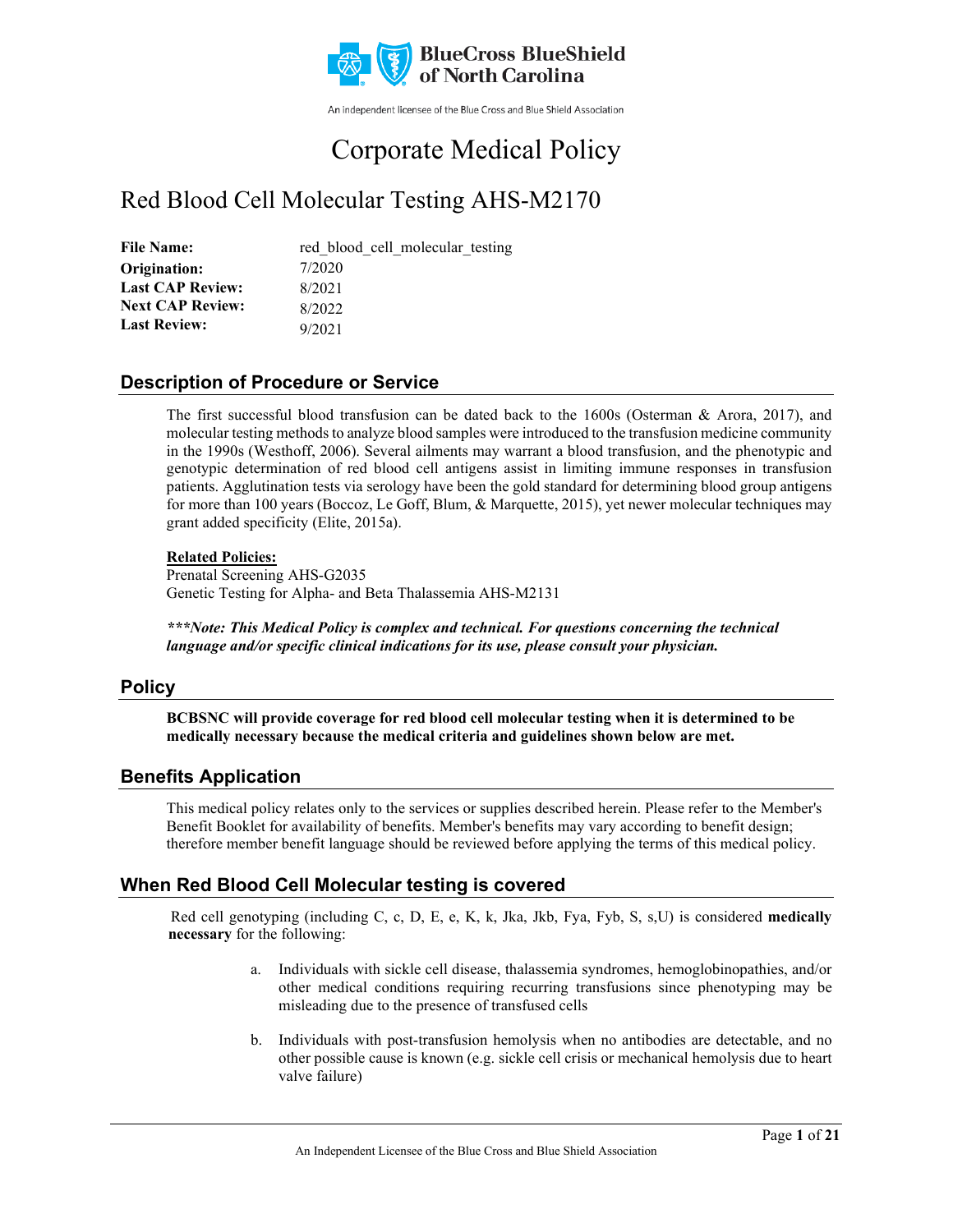- c. Individuals who received a transfusion in the previous three months AND who anticipate additional transfusions
- d. Individuals with autoimmune hemolytic anemia
- e. In multiply transfused individuals and/or direct antiglobulin test positive (DAT+) patients
- f. Pregnant individuals with non-transfusion-dependent thalassemia (NTDT) prior to transfusion
- g. To aid in management of hemolytic disease of the fetus and newborn (HDFN)
- h. To resolve conflicting serological antibody results

Please refer to AHS policy G2035 "Prenatal Screening" for guidance regarding fetal RHD genotyping using maternal plasma in RHD negative pregnant women.

#### **When Red Blood Cell Molecular testing is not covered**

Red cell genotyping (including C, c, D, E, e, K, k, Jka, Jkb, Fya, Fyb, S, s, U) is considered **investigational** for the following:

- a. For individuals who have had allogenic hematopoietic stem cell transplants
- b. For diagnosis of sickle cell disease
- c. For routine pre-transfusion testing
- d. For routine solid organ transplant patients screening
- Note: For 5 or more gene tests being run on the same platform, such as multi-gene panel next generation sequencing, please refer to AHS-R2162 Reimbursement Policy.

#### **Policy Guidelines**

Transfusion medicine requires extensive blood type knowledge to ensure a safe and efficient transfusion process. Blood type differs throughout the population based on an individual's genome, and genes can vary due to allelic variations. Alleles are alternative forms of the same gene that arise by mutation. Alleles cause genomic changes that ultimately lead to a discrepancy in the proteins produced in the body. Single-nucleotide polymorphisms (SNPs) are also found in the genome and describe a location where the nucleotide that is present differs between individuals because a substitution has been made. Alleles are sometimes caused by SNPs but can also be caused by other genetic mutations as well, such as additions, deletions, and insertions. Further, SNPs do not always lead to new alleles, as they could occur in non-coding areas of the genome. These alleles and SNPs play an important role in blood type and, therefore, in blood transfusion outcomes. Genetic variations will always affect an organism's genotype, which is the set of genes carried by the individual's cells, but may or may not affect an organism's phenotype, which are the observable characteristics or physical expression of those genes.

#### *Blood Groups*

Blood is quite complex and can be categorized into several different groups. Historically, blood groups have been classified by the antigens found "on or in the surface of erythrocytes which are present in certain individuals of a species but are lacking in others (Kabat, 1956)." These antigens are proteins with the ability to promote an immune response in the body by inducing the formation of antibodies.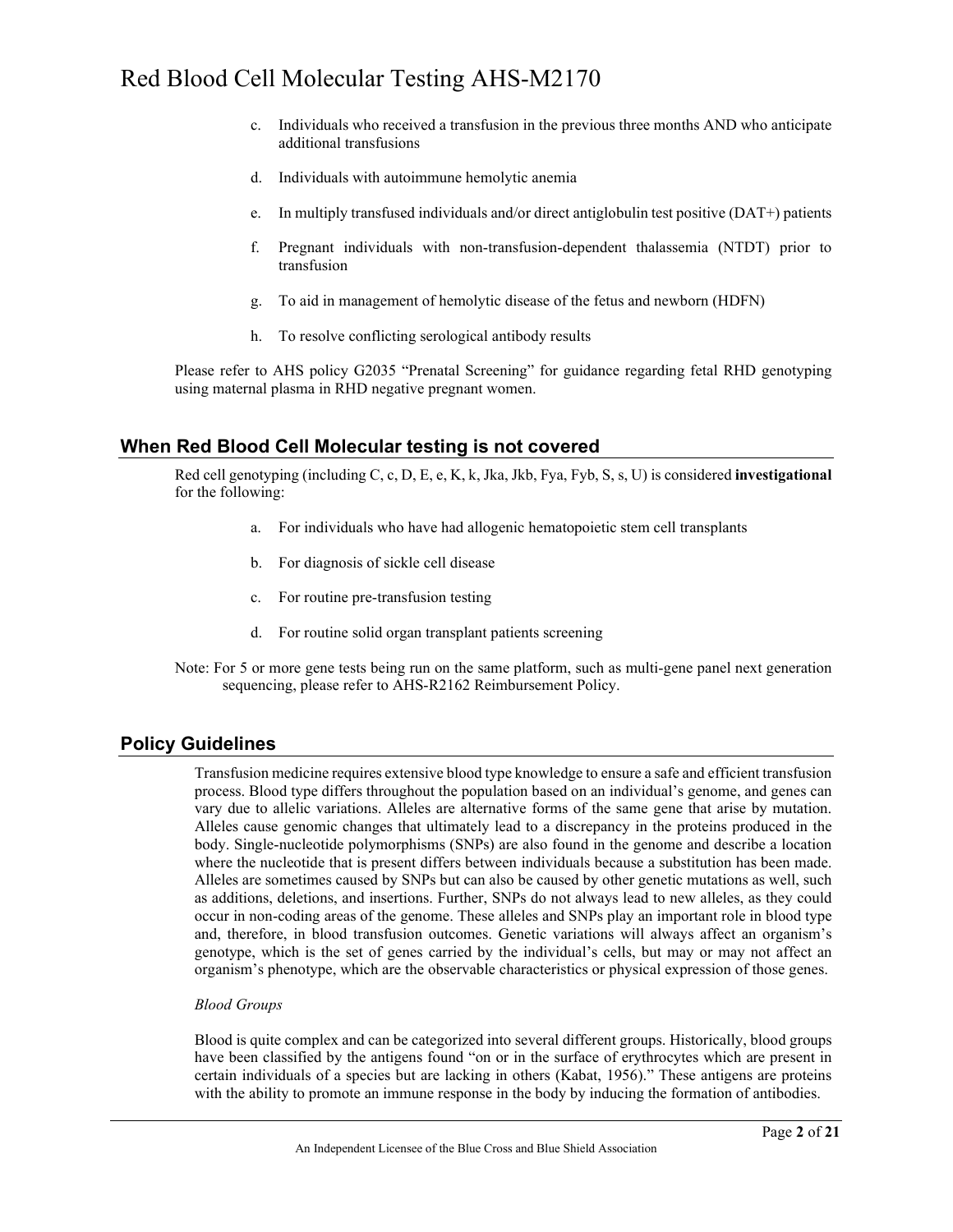To date, dozens of blood groups have been identified. As of April 2021, the International Society of Blood Transfusion has recognized 43 blood group systems (ISBT, 2020). This number seems to be constantly changing as new discoveries are made. Only a few years earlier, McBean, Hyland, and Flower (2014) reported that 35 blood group systems had been identified, as well as 44 blood group genes and 1568 alleles. Most of these blood group antigens result from SNPs (Boccoz et al., 2015).

Karl Landsteiner, an Austrian biologist in the twentieth century, received the Nobel Prize for the discovery of the first human blood grouping system, ABO, in the early 1900s (Harmening & Firestone, 2012). The ABO group was later classified into four antigens (A, B, O and AB) and six genotypes (AA, AO, BB, BO, OO and AB) in 1924 (Zhang et al., 2015). Examples of these are shown below in Table 1. As likely inferred from the name, the ABO blood group has three main allelic forms at its chromosomal locus: A, B and O. An individual's ABO blood type is genetically inherited, and A and B alleles are inherited in a codominant manner over O (Harmening & Firestone, 2012). The ABO locus has been identified on chromosome 9 at 9q34.1-q34.2; differences in the A and B alleles have been identified and include variations in seven nucleotides via substitution, with four translating into different amino acids (Bethesda, 2005).

Another inherited antigen found on the surface of red blood cells is the Rhesus (Rh) antigen  $(+/-)$ ; after the ABO blood group, the Rh factor is the most clinically significant factor (Písačka, 2018). The Rh blood group system, also identified by Karl Landsteiner alongside Alexander Weiner, was named for the rhesus monkey from which this blood group was originally discovered (Agre, Smith, & Hartel-Schenk, 1990). The Rh+ genotype is completely dominant over Rh-. It was recently reported that the Rh blood group system is comprised of 54 antigens and is "the most complex and polymorphic system" (Raud et al., 2017). Several journal articles have identified genetic variants in the RH (*RHD* and *RHCE*) genes, including SNP substitutions, insertions, deletions, and rearrangements; however, the expression of these variants require further research to determine how overall blood type is affected (Raud et al., 2017). Westhoff (2006) states that more than 100 different *RHD* genes have been identified which encode "proteins with single amino acid changes, or rearranged genes encoding hybrid proteins, and over 50 different *RHCE* genes with single or multiple amino acid changes." Genetic variation in the *RHD* and *RHCE* genes, including partial D antigens, are common, especially in individuals with African descent; further, the weak D phenotype is commonly identified in Caucasians (Elite, 2015b). Other minor blood group systems include Kell, Kidd, Duffy, MNS, P, Lewis, Junior, and Lutheran (Kahar & Patel, 2014; Raud et al., 2017).

#### *Blood Transfusions*

Certain antibodies are considered more clinically significant than others for blood transfusion purposes. Clinically significant antibodies (with antigens listed in the subsequent parentheses) include "ABO (A, B), Rh (D, C, c, E, e), Duffy (Fya, Fyb), Kidd (Jka, Jkb), Kell (K, k), and SsU (S, s, U)" and less clinically significant antibodies include "Lewis (Leª, Le<sup>b</sup>), MN, P1, Xg<sup>a</sup>, Cartwright (Ytª), Bg, Knops (Kn<sup>a</sup>, McC<sup>a</sup>, Yk<sup>a</sup>), Chido/Rodgers (Ch1/Rg1), Sda; as well as high titer low avidity (HTLA) antibodies" (Uhl, 2021).

The ABO blood group is widely accepted as the most important of all blood systems for blood transfusion and transplant purposes. This is because the ABO group is responsible for most immune responses due to blood type incompatibility (Hu, Zhang, & Zeng, 2019). Further, ABO is "the only blood group system in which individuals predictably have antibodies in their serum to antigens" absent from their red blood cells (Harmening & Firestone, 2012). It is known that individuals with type A blood (containing A antigens) have anti-B antibodies in their serum, individuals with type B blood (containing B antigens) have anti-A antibodies in their serum, individuals with type O blood (containing no antigens) have anti-A and anti-B antibodies in their serum, and individuals with type AB blood (containing A and B antigens) do not have any anti-A or anti-B antibodies in their serum (Bethesda, 2005). ABO antibodies form in the serum naturally and are stimulated when the immune system encounters the "missing" ABO blood group antigen from food or in micro-organisms; "This happens at an early age because sugars that are identical to, or very similar to, the ABO blood group antigens are found throughout nature (Bethesda, 2005)." Although every red blood cell reportedly expresses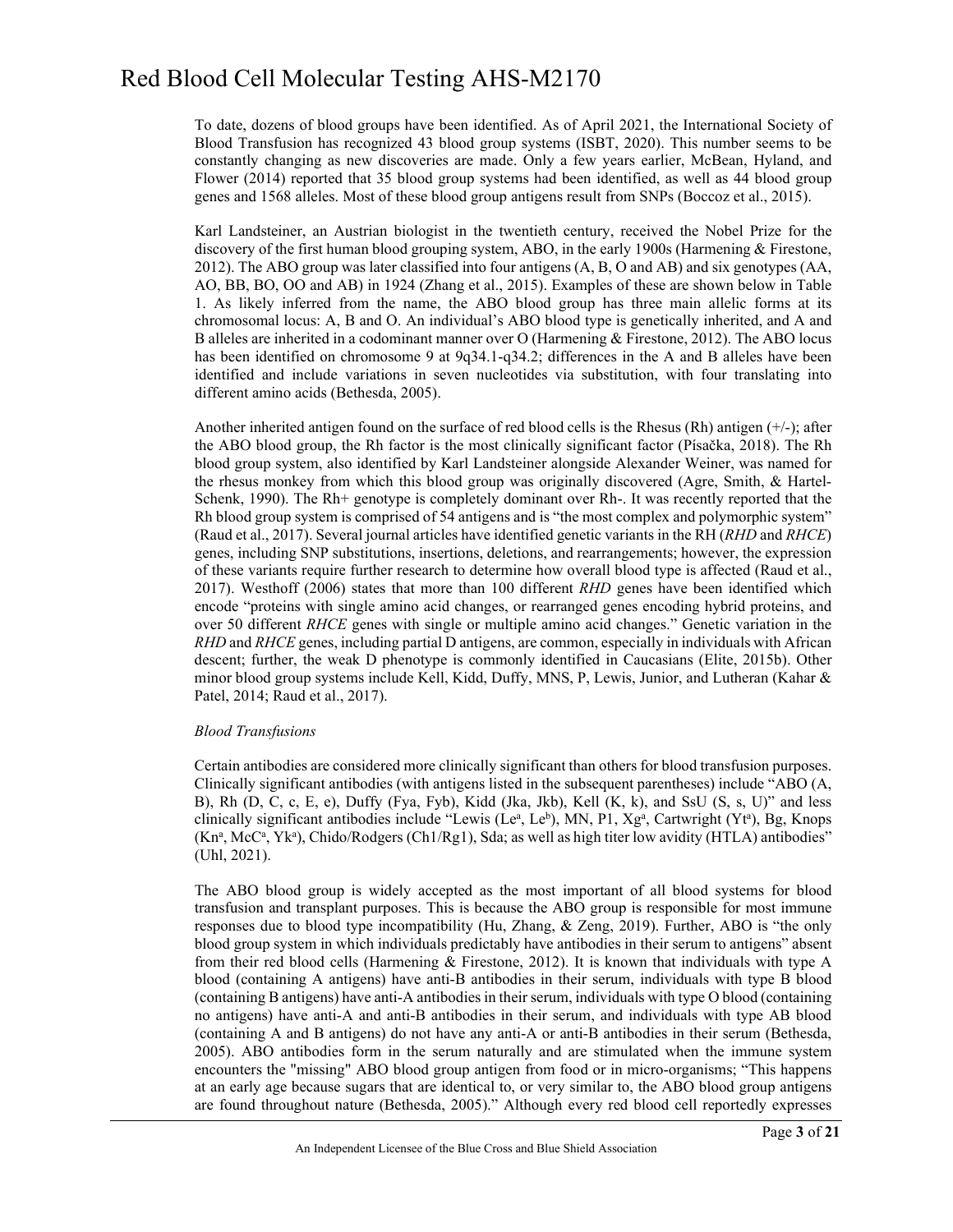about 2 million ABO blood group antigens, ABO antigens are not only present on red blood cells; these antigens are also found on many types of human tissue and most endothelial and epithelial cells (Bethesda, 2005). In certain individuals, these antigens can also be found in saliva and most bodily fluids as well (Bethesda, 2005).

| <b>Blood Type</b> | Phenotype (i.e.<br>antigen) | <b>Potential Genotype(s)</b> | Antibodies found in<br>serum |
|-------------------|-----------------------------|------------------------------|------------------------------|
| А                 | А                           | AA, AO                       | Anti-B                       |
| В                 | В                           | BB, BO                       | Anti-A                       |
| AB                | A and B                     | AB                           | None                         |
| ( )               | Neither A nor B             | OΟ                           | Anti-A and Anti-B            |

**Table 1:** Phenotypes, Genotypes and Antibodies of the ABO Blood Group

Due to the presence of antigens and antibodies on red blood cells, safe blood transfusions rely heavily on blood type knowledge. Administration of the wrong blood type can immediately lead to red blood cell lysis and death, and it is a leading cause of transfusion-related death as reported to the Food and Drug Administration (FDA) (Harmening & Firestone, 2012). If the incorrect blood type is given to a patient, antibodies begin complement causing "rapid intravascular hemolysis, triggering an acute hemolytic transfusion reaction that can cause disseminated intravascular coagulation, shock, acute renal failure, and death" (Bethesda, 2005).

Several medical procedures utilize blood antigen typing such as blood transfusions, bone marrow transplants, stem cell transplants, and organ transplants. Blood transfusions may be administered for a multitude of reasons, including severe blood loss, leukemia, sickle cell disease, thalassemia, anemia, and kidney disease. Bone marrow, which is found in several adult bones including those of the pelvis, can assist with the transplant of healthy blood stem cells to replace others that have been destroyed by disease or infection; bone marrow transplants are known to assist in the treatment of several cancers, including leukemia, myeloma and lymphoma (Miller et al., 2019; G. L. Shah et al., 2018). Several factors—including age, illness severity, co-morbidities, and hemorrhage amount and rate—should be considered before a blood transfusion occurs (Osterman & Arora, 2017; Yaddanapudi & Yaddanapudi, 2014). Still, it has been reported that the use of blood transfusions for medical practice has been notoriously overused since the  $20<sup>th</sup>$  century for the treatment of anemia and hemorrhage (Yaddanapudi & Yaddanapudi, 2014). Based on data distributed by the Red Cross, more than 30 million blood components are transfused annually in the United States (Osterman & Arora, 2017). In addition to whole blood transfusions, several types of blood product transfusions are available, including platelet, plasma and cryoprecipitate (Yaddanapudi & Yaddanapudi, 2014).

#### *Hematopoietic Stem Cell Transplantation (HSCT)*

Hematopoietic stem cells are immature cells with the ability to develop into all types of blood cells including red blood cells, white blood cells, and platelets. The transplantation of these cells, known as a hematopoietic stem cell transplantation (HSCT), is a medical procedure which involves the intravenous transfusion of hematopoietic stem cells obtained from the same (autologous) or different (allogenic) individual. These stem cells can be obtained from the umbilical cord, bone marrow, or peripheral blood and may be used to improve hematopoietic function or fight diseases such as leukemias, lymphoid neoplasia, solid tumors and non-malignant disorders (Passweg et al., 2016).

In contrast to the requirement of ABO match for other types of blood transfusions and solid organ transplants, ABO mismatch is acceptable in HSCTs (Shokrgozar & Tamaddon, 2018). HSCTs can be safely matched by the human leukocyte antigen (HLA), which is inherited independently of the ABO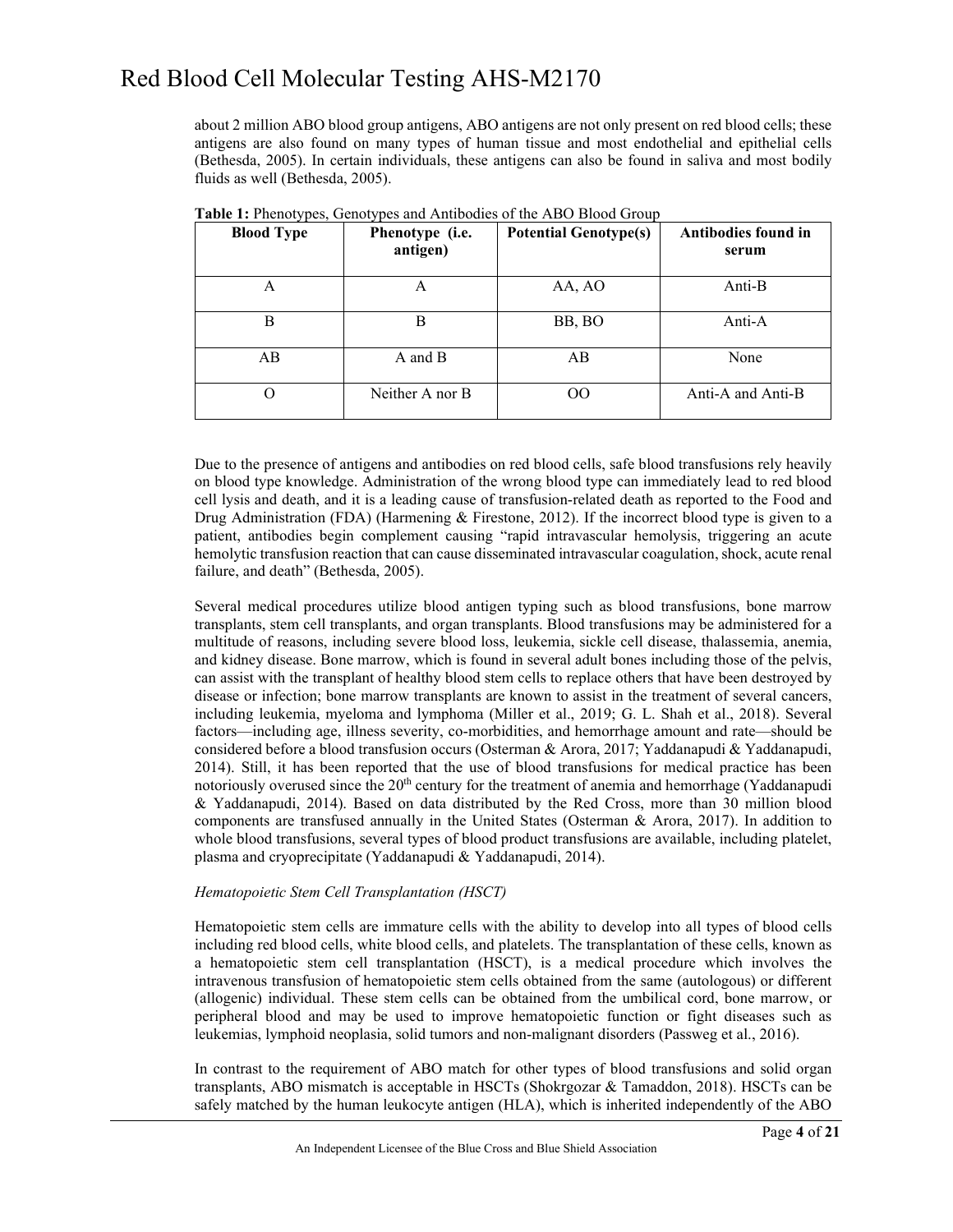antigens (Booth, Gehrie, Bolan, & Savani, 2013; Shokrgozar & Tamaddon, 2018). Approximately 40- 50% of all HSCTs will involve recipient-donor ABO incompatibility (Booth et al., 2013; Worel, 2016). However, an ABO mismatch may cause the recipient to experience pure red blood cell aplasia, delayed hemolytic reactions, or delayed red blood cell engraftment (Booth et al., 2013). Researchers note that outcomes in ABO-incompatible HSCT have yielded inconsistent results, and pre-transplant antigen evaluation may be important to determine the extent of the incompatibility (Booth et al., 2013; Parkhideh et al., 2019).

#### *Solid Organ Transplants*

Solid Organ transplants are common between blood group- compatible individuals, with this process currently considered the most effective treatment for end-stage organ failure (Hu et al., 2019). To date, most important tissues in the body have been successfully transplanted, with exception of the brain.

Solid organ transplant is generally completed with ABO identical donor organs; however, minor ABOincompatible solid organ transplants may be performed (Uhl, 2021). While ABO compatibility is widely accepted as the primary immunologic barrier for solid organ transplants, human leukocyte antigen (HLA) compatibility is also very salient (Fasano et al., 2017). The HLA complex is a key part of the immune system controlled by genes on chromosome six; the HLA loci are part of the major histocompatibility complex (MHC) which helps the immune system to recognize foreign molecules (Shankarkumar, Ghosh, & Mohanty, 2002). Some HLA antigens are recognized on all tissues in the body (as opposed to mainly red blood cells), making these antigens an integral part of organ and tissue transplants. The importance of HLA antibodies has been studied extensively in renal transplants "where recipient antibodies directed against mismatched donor HLA antigens are associated with antibody mediated rejection and/or graft loss" (Fasano et al., 2017).

#### *Hemoglobinopathies (Sickle Cell Disease and Thalassemia)*

Hemoglobinopathies, such as sickle cell disease and thalassemia, are red blood cell disorders. Sickle cell disease is a collection of inherited blood disorders which cause the development of abnormal sickleshaped red blood cells that disrupt blood flow and lead to a plethora of problems, including ischemia and inflammation (Ware, de Montalembert, Tshilolo, & Abboud, 2017). Approximately 300,000 new blood disorder cases are reported globally each year due to sickle cell disease (Strouse, 2016). Blood transfusions for those with sickle cell disease can assist with an increase in oxygenation to tissues in the body, restoration of blood volume, reduction of sickle erythropoiesis, and prevention of acute vasoocclusion (Ware et al., 2017). Alloimmunization, which is when the immune system responds to foreign antigens after a blood transfusion, occurs in a percentage of transfusion cases. "Extended red blood cell (RBC) antigen matching is recommended to limit alloimmunization in patients with sickle cell disease (Casas et al., 2015)." Thalassemia is an inherited blood disorder in which an abnormal or inadequate amount of hemoglobin is produced. Thalassemia can be categorized as α-or β-thalassemia depending on which hemoglobin chain is affected (Brancaleoni, Di Pierro, Motta, & Cappellini, 2016). Blood transfusions are a potential treatment option for individuals with this disease (Dhawan et al., 2014).

However, post-transfusion complications are frequent with hemoglobinopathies due to "subtle antigenic differences between donors and patients" (Belsito, Magnussen, & Napoli, 2017). For sickle cell disease, red blood cell alloimmunization is common, and red blood cell antigen discrepancies are particularly important to identify because delayed transfusion reactions may be life threatening (Ware et al., 2017). Regarding thalassemia, alloimmunization rates emphasize "the need for RBC antigen typing before first transfusion and issue of antigen matched blood (at least for Rh and Kell antigen) (Dhawan et al., 2014)." Patients with sickle cell disease and thalassemia develop alloantibodies at a much higher rate than typical transfusions; patients with diseases such as these, or other patients who receive blood transfusions often, will benefit from an extended phenotype determination either with serological methods or genotypic methods (Elite, 2015b). Fasano and Chou (2016) have used red blood cell antigen genotyping for sickle cell disease, thalassemia and other complications that may arise from transfusions; "Genotyping can be used to determine RBC antigen phenotypes in patients recently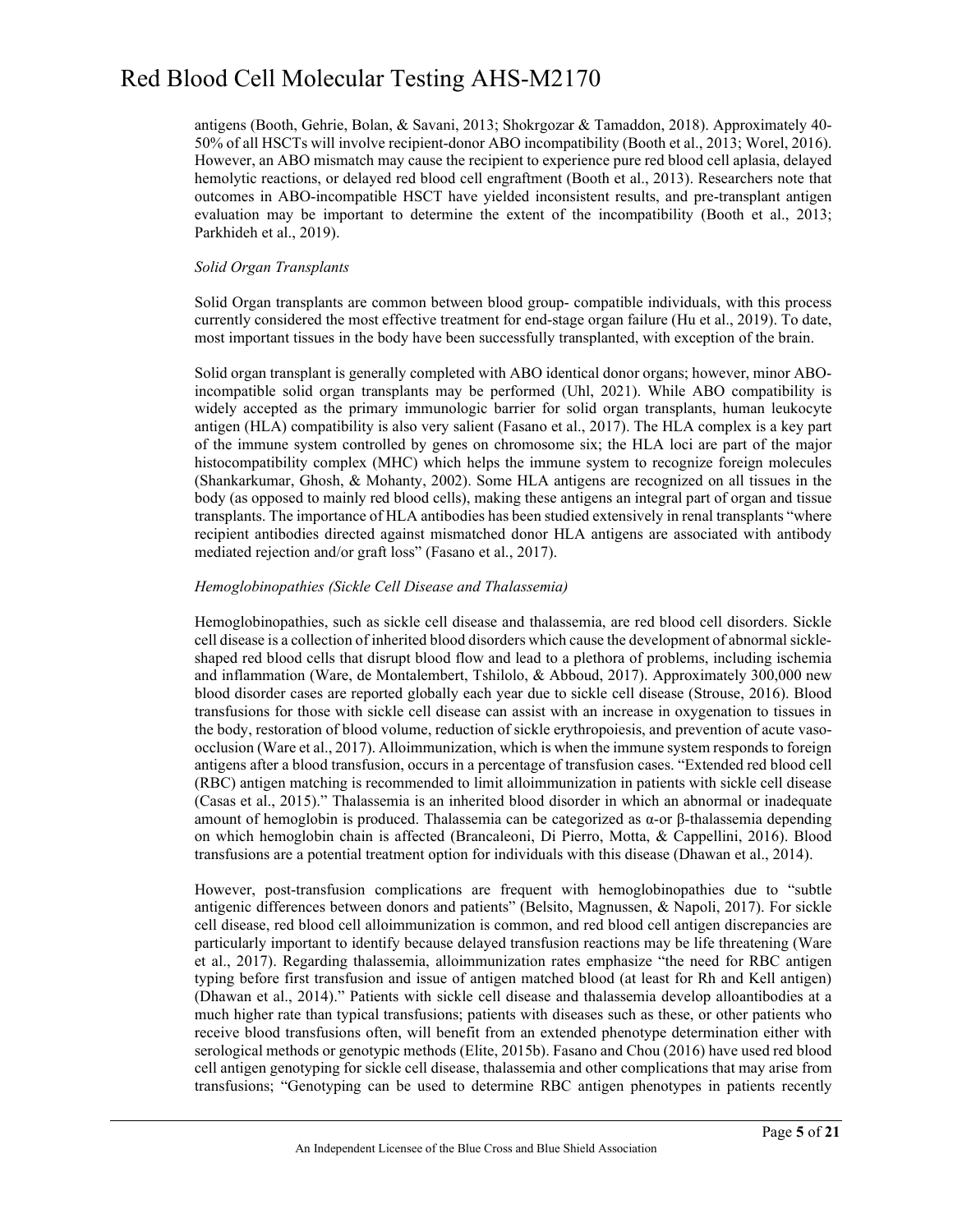transfused or with interfering allo- or autoantibodies, to resolve discrepant serologic typing, and/or when typing antisera are not readily available (Fasano & Chou, 2016)."

#### *Blood Transfusion Molecular Testing*

For more than 100 years, agglutination tests using serology have been considered the gold standard for determining blood group antigens (Boccoz et al., 2015). These agglutination tests are simple to perform and identify antibodies or antigens in a sample, allowing for blood type to be inferred. Antiglobulin (Coombs) testing is a common laboratory technique that utilizes a secondary antibody to detect antibodies in the patient's serum; direct antiglobulin testing detects antibodies on the surface of red blood cells, and indirect antiglobulin testing identifies alloantibodies in patient serum (Uhl, 2021). However, these methods have limitations, such as inadequate immunological reagent availability, rising reagent costs, and specificity discrepancies between minor and rare blood types (Boccoz et al., 2015; Westhoff, 2006). Further, a recent red blood cell transfusion may also affect serologic results.

Certain immunohematological tests, such as adsorption/elution techniques, enzyme tests and indirect antiglobulin tests, are important for the detection of specific weak D phenotypes, but other weak D phenotypes cannot be detected by serological techniques (Guzijan, Jovanovic Srzentic, Pavlovic Jankovic, Djilas, & Lilic, 2019). Weak or partial blood type antigens such as Rh,  $Fy^b$ , Jk<sup>a</sup>, and U have been known to cause blood typing discrepancies (Elite, 2015b). Moreover, certain blood type antigens exist for which "there is no commercially available antisera and poorly characterized patient-source antisera (eg., hrB, hrS, Joa, Hy, U)" (Elite, 2015b). These limitations are significant because researchers have noted that "In practice, serological matching for ABO blood group antigens, Rhesus antigens (RhD, RhC, and RhE), and Kell (K) antigens does not fully prevent alloimmunization, because of RH alleles with reduced or altered antigen expression (Ware et al., 2017)."

To combat serologic discrepancies, several DNA-based molecular testing methods may now be used for blood transfusion purposes. These methods can resolve the red blood cell inconsistencies often caused by weak and partial antigens (Belsito et al., 2017). Nonetheless, molecular typing is expensive, and results may take a few days or weeks to be returned. Further, for the majority of transfusion recipients, matching beyond ABO and D blood type antigens is not necessary (Anstee, 2009). It is, therefore, unlikely that these methods will become a substitute for serological testing but may be used instead when more detailed results are required (Sapatnekar, 2015).

These molecular techniques include Sanger sequencing of both genomic DNA and complimentary DNA as well as SNP assay testing; an SNP assay may consist of polymerase chain reaction (PCR) restriction fragment length polymorphism (PCR-RFLP) or sequence-specific PCR (SSP-PCR) (Elite, 2015b). Additional DNA amplification techniques may also be used for red blood cell genotyping, including "PCR-single-strand conformation polymorphism, allele-specific-PCR, PCR-amplified product length polymorphism, reverse transcription-quantitative (RT-q)PCR and DNA chip (Zhang et al., 2015)." Further, next generation sequencing is considered very promising for HLA typing, but more research is required to determine if this method is useful in the identification of blood group antigens (Elite, 2015b). Other methods include array-based techniques which allow for multi-parallel testing where numerous samples can be searched at once for SNPs or other analytes (Elite, 2015b). Microarrays, which may be planar arrays or suspended bead arrays, help to overcome several serology limitations by "replacing the immunochemical reagents by synthetic and controlled probes" (Boccoz et al., 2015).

Genotyping assays from whole-blood samples, which use an on-chip test to identify up to 24 blood group antigens, are also available (Boccoz et al., 2015), and next generation sequencing (NGS) methods can detect *de novo* genetic polymorphisms, SNPs, and other genetic variants (Belsito et al., 2017). Liu, Liu, Mercado, Illoh, and Davey (2014) claim that NGS methods "assess genetic variations that cannot be achieved by traditional Sanger sequencing or other genotyping platforms." More recently, it has been reported that molecular diagnostics for red blood cell genotypes can now be determined in the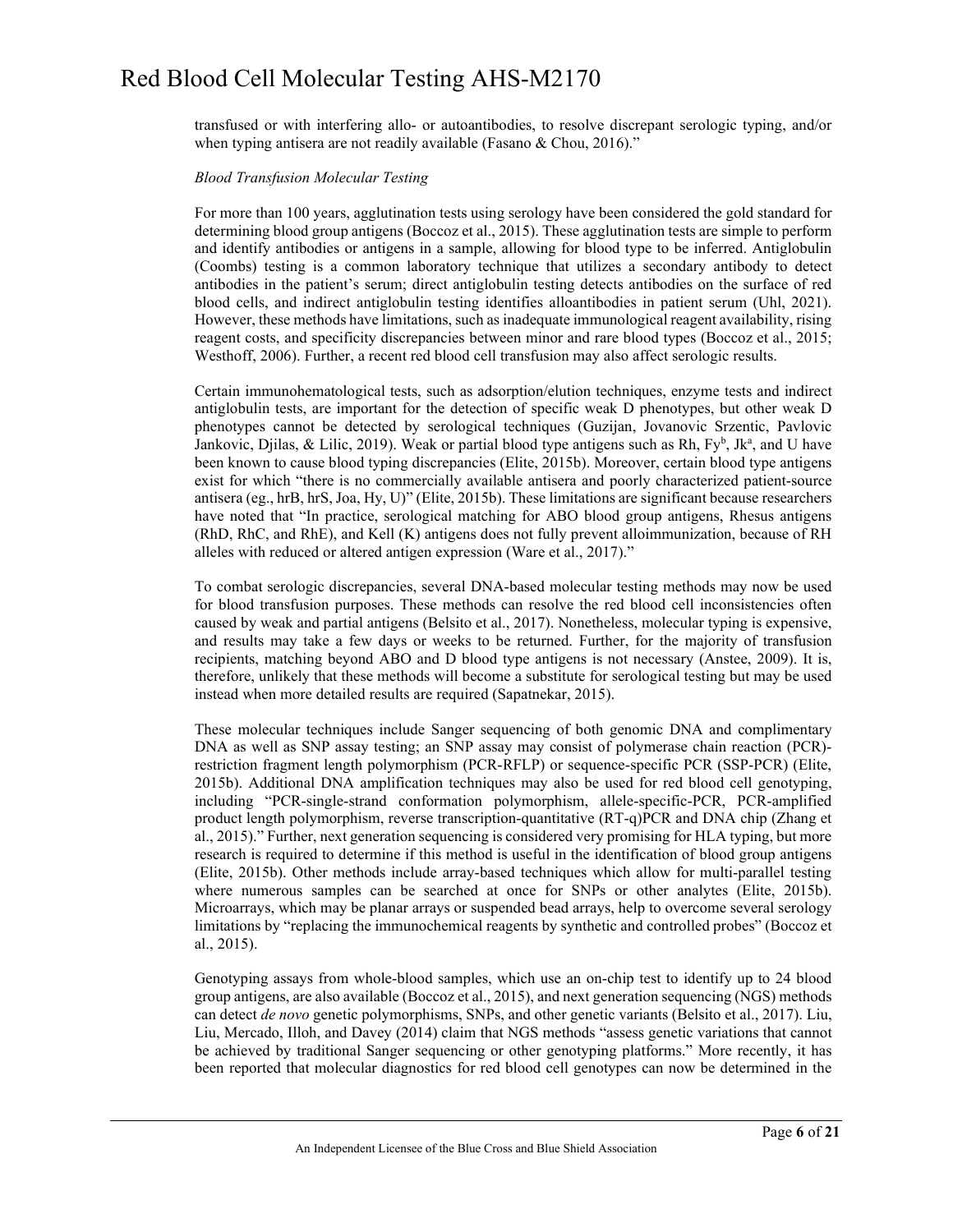clinical laboratory and that the majority of allelic variations can be contributed to SNPs (Wilkinson, 2016).

A few panel tests have been developed that identify several blood antigens simultaneously. The BLOODchip® ID CORE XT™ by Grifols Diagnostic Solutions Inc. is an FDA-approved test. The BLOODchip® ID CORE XT™ can simultaneously identify 37 blood antigens in the following blood group systems: Rh, Kell, Kidd, Duffy, MNS, Diego, Dombrock, Colton, Cartwright and Lutheran (Grifols, 2018). This kit will be particularly beneficial to patients who require ongoing blood transfusions, such as individuals with sickle cell disease and thalassemia, as well as for cancer patients who may require very thorough blood typing. This kit uses PCR to amplify DNA samples and can provide results in approximately four hours. A study of 1000 samples reported a sensitivity of 100% and, after bidirectional sequencing, a 100% specificity for the BLOODchip® ID CORE XT blood typing assay; one discrepancy was identified in the E- antigen and 33 discrepancies were identified in the Fy<sup>b</sup>- antigen (Lopez et al., 2018).

The PreciseType® HEA Test by Immuncor, Inc. is an FDA-approved multiplexed molecular assay which provides information on 35 red blood cell antigens from eleven different blood groups (Rh, Kell, Duffy, Kidd, MNS, Lutheran, Dombrock, Landsteiner-Wiener, Diego, Colton and Scianna) (Immuncor, 2020). This test can also identify 24 gene mutations and one SNP commonly associated with hemoglobinopathies. This test uses PCR and requires no confirmation of results with antisera (Immuncor, 2020).

There are many other assays not yet FDA-approved but are used for research and investigational purposes only. The chart below displays various blood group genotyping methodologies which detect polymorphisms and antigens (Sippert, 2019).

| Name/Manufacturer                                                                                       | Principle                                     | <b>Number</b><br>of                       |
|---------------------------------------------------------------------------------------------------------|-----------------------------------------------|-------------------------------------------|
|                                                                                                         |                                               | polymorphisms                             |
|                                                                                                         |                                               | and<br>antigens                           |
|                                                                                                         |                                               | lidentified                               |
| Immucor PreciseType Molecular BeadChip by BioArray Solutions Multiplex PCR followed by 24 polymorphisms |                                               |                                           |
| (FDA approved)                                                                                          | hybridization of amplifiedassociated with 38  |                                           |
|                                                                                                         | DNA to probes attached to antigens            | plus                                      |
|                                                                                                         | spectrally distinguishablephenotypic variants |                                           |
|                                                                                                         | beads and elongation                          | and Hemoglobin S                          |
| BioArray RHCE and RHD BeadChip by BioArray Solutions                                                    | Multiplex PCR followed by 35+ RHCE variants;  |                                           |
|                                                                                                         | hybridization of amplified 80+ RHD variants   |                                           |
|                                                                                                         | DNA to probes attached to                     |                                           |
|                                                                                                         | spectrally distinguishable                    |                                           |
|                                                                                                         | beads and elongation                          |                                           |
| ID CORE XT by Progenika Biopharma (FDA-approved)                                                        | Multiplex                                     | biotinylating <sub>29</sub> polymorphisms |
|                                                                                                         | followed<br><b>PCR</b>                        | byassociated with 37                      |
|                                                                                                         | hybridization to probes on antigens           | and                                       |
|                                                                                                         | color-coded microspheres phenotypic variants  |                                           |
| ID RHD XT by Progenika Biopharma                                                                        | Multiplex                                     | biotinylating 6 RHD variants and          |
|                                                                                                         | followed<br><b>PCR</b>                        | byHPA-1                                   |
|                                                                                                         | hybridization to probes                       |                                           |
|                                                                                                         | coupled to color-coded                        |                                           |
|                                                                                                         | microspheres                                  |                                           |
| Hemo ID DQS Panel by Agena Bioscience                                                                   | Multiplex end-point PCR101                    | antigens                                  |
|                                                                                                         | and single base primerassociated with 16      |                                           |
|                                                                                                         | extension                                     | and<br>23<br>systems,                     |
|                                                                                                         |                                               | platelet<br>and                           |
|                                                                                                         |                                               | neutrophil antigens,                      |
|                                                                                                         |                                               | in modules                                |
| HIFI Blood 96 by AXO Science                                                                            | Automated multiplex PCR 15 polymorphisms      |                                           |
|                                                                                                         | and                                           | microarray-based associated with 24       |
|                                                                                                         | assay                                         | antigens                                  |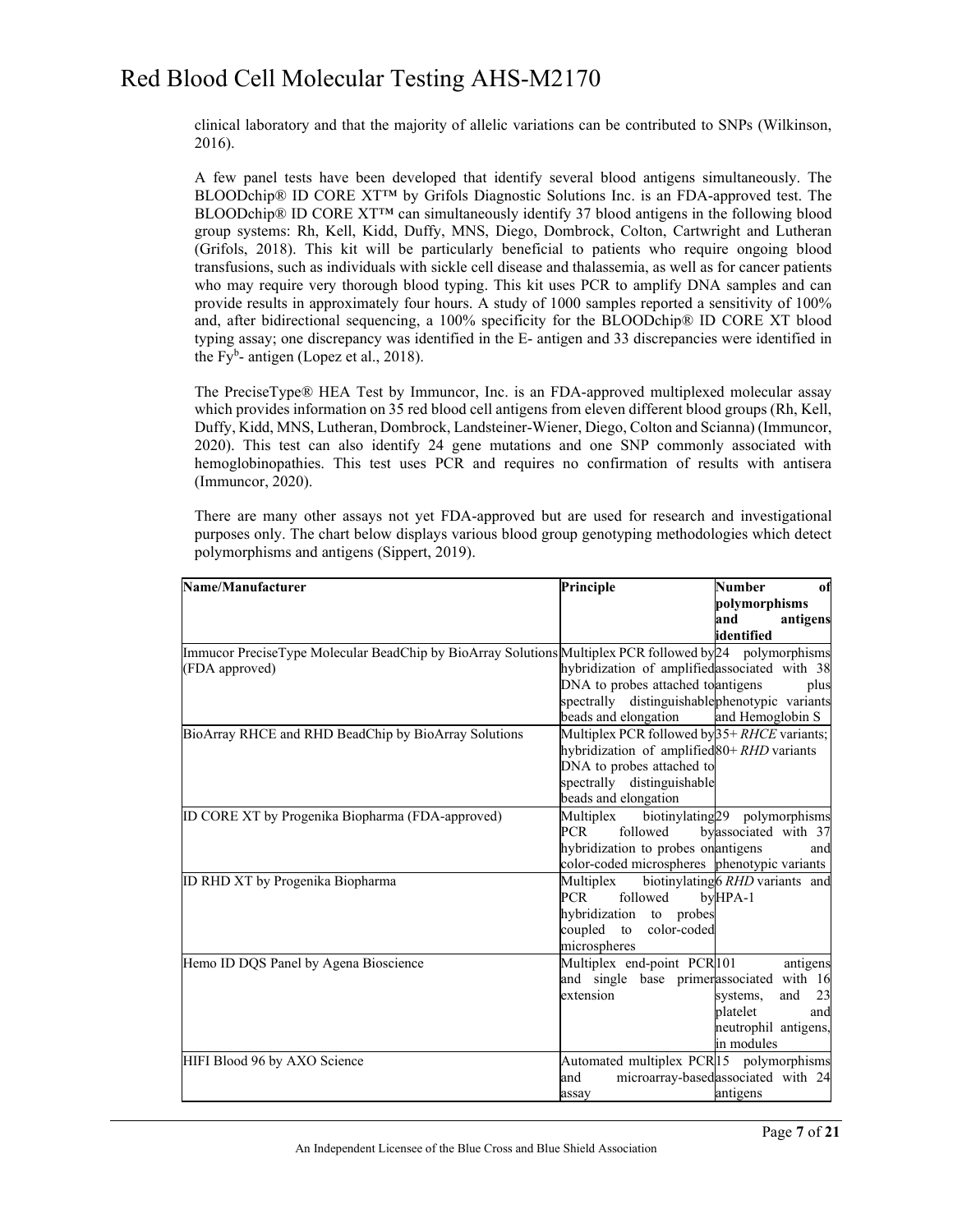|                                             | RBC-FluoGene vERYfy eXtend by inno-train diagnostik GMBH |                     | Automated TaqMan-based70 | antigens                    | and     |
|---------------------------------------------|----------------------------------------------------------|---------------------|--------------------------|-----------------------------|---------|
|                                             |                                                          | assay               |                          | phenotypic variants         |         |
|                                             |                                                          |                     |                          | associated with 12          |         |
|                                             |                                                          |                     |                          | svstems                     |         |
| RBC-ReadyGene by inno-train diagnostic GMBH |                                                          | PCR-SSP-based assay |                          | 16                          | modules |
|                                             |                                                          |                     |                          | encompassing                |         |
|                                             |                                                          |                     |                          | antigens and variant        |         |
|                                             |                                                          |                     |                          | phenotypes                  | within  |
|                                             |                                                          |                     |                          | 13 systems                  |         |
| TaqMan genotyping on OpenArray by BioTrove  |                                                          | Nanofluidic         |                          | TaqMan16, 32 or 64 assays   |         |
|                                             |                                                          | assays              |                          | performed (custom designed) |         |
|                                             |                                                          | in OpenArray plates |                          |                             |         |
| Pre-designed                                | TaqMan                                                   | assays Real-time    |                          | allelicPolymorphisms        |         |
| Thermo Fisher Scientific                    |                                                          | discrimination PCR  |                          | associated with 8           |         |
|                                             |                                                          |                     |                          | svstems                     |         |

#### *Analytical Validity*

A novel method for ABO genotyping was developed by Muro et al. (2012) which used allele-specific primers and real-time PCR; this method can be completed in less than two hours, detects SNPs at three different nucleotide positions in the ABO gene, and can determine six main ABO genotypes. The authors state that "this method could be applicable for rapid and simple screening of forensic samples (Muro et al., 2012)." However, this method is limited for transfusion medicinal purposes as it only identifies ABO genotypes.

Zhang et al. (2015) developed a method of determining ABO blood group genotypes with a real-time loop-mediated isothermal amplification method (LAMP); this LAMP method used two SNPs at nucleotides 261 and 803 to differentiate six ABO genotypes in less than an hour. A total of 101 samples were tested in this study, and each sample resulted in an ABO genotype; "The results were compared with the phenotypes determined by serological assay and the genotypes determined by direct sequencing, and no discrepancies were observed (Zhang et al., 2015)." This shows that this LAMP method is an accurate and efficient method to assist in ABO blood type genotyping.

More recently, Sillence et al. (2017) used digital PCR to analyze samples taken from 53 donors, and compared these results with traditional serological data. The researchers stated that "results showed clear and reliable determination of RHD zygosity using digital PCR." Four discrepancies were identified between genotypic and serological results. All results were checked by other methods, including sanger sequencing, long-range PCR and next-generation sequencing, revealing that the digital PCR method was correct every time (Sillence et al., 2017). This digital PCR method provides a rapid and accurate response regarding Rh phenotype and genotypes and will assist in transfusion medicine molecular testing, paternal and fetal RH zygosity identification, and in hemolytic disease of the fetus and newborn cases.

Krog, Rieneck, Clausen, Steffensen, and Dziegiel (2019) have developed 35 PCR assays for blood donor genotyping. This high-throughput PCR genotyping method analyzed samples from 1034 patients, identifying 62 discrepancies between initial results, 43 of which are due to serology techniques (Krog et al., 2019). The accuracy of the genotyping method was determined at 99.9% with only 17 errors; "Of 17 discrepancies caused by the genotype, three were incorrect antigen-negative predictions and could potentially, as the solitary analysis, have caused an adverse transfusion reaction (Krog et al., 2019)." This is an extremely sensitive and cost-efficient method with a high capacity for screening many donors.

Another set of researchers developed a method of amplifying DNA via PCR "directly from plasma or serum of blood donors followed by a melting curve analysis in a capillary rapid-cycle PCR assay" (Wagner, Flegel, Bittner, & Doscher, 2017). This method allows the DNA extraction step to be skipped, permitting this assay to be completed in only 40 minutes. A positive predictive value was identified at 100%, and a negative predictive value at 84%. The authors state that "With fast turnaround times, the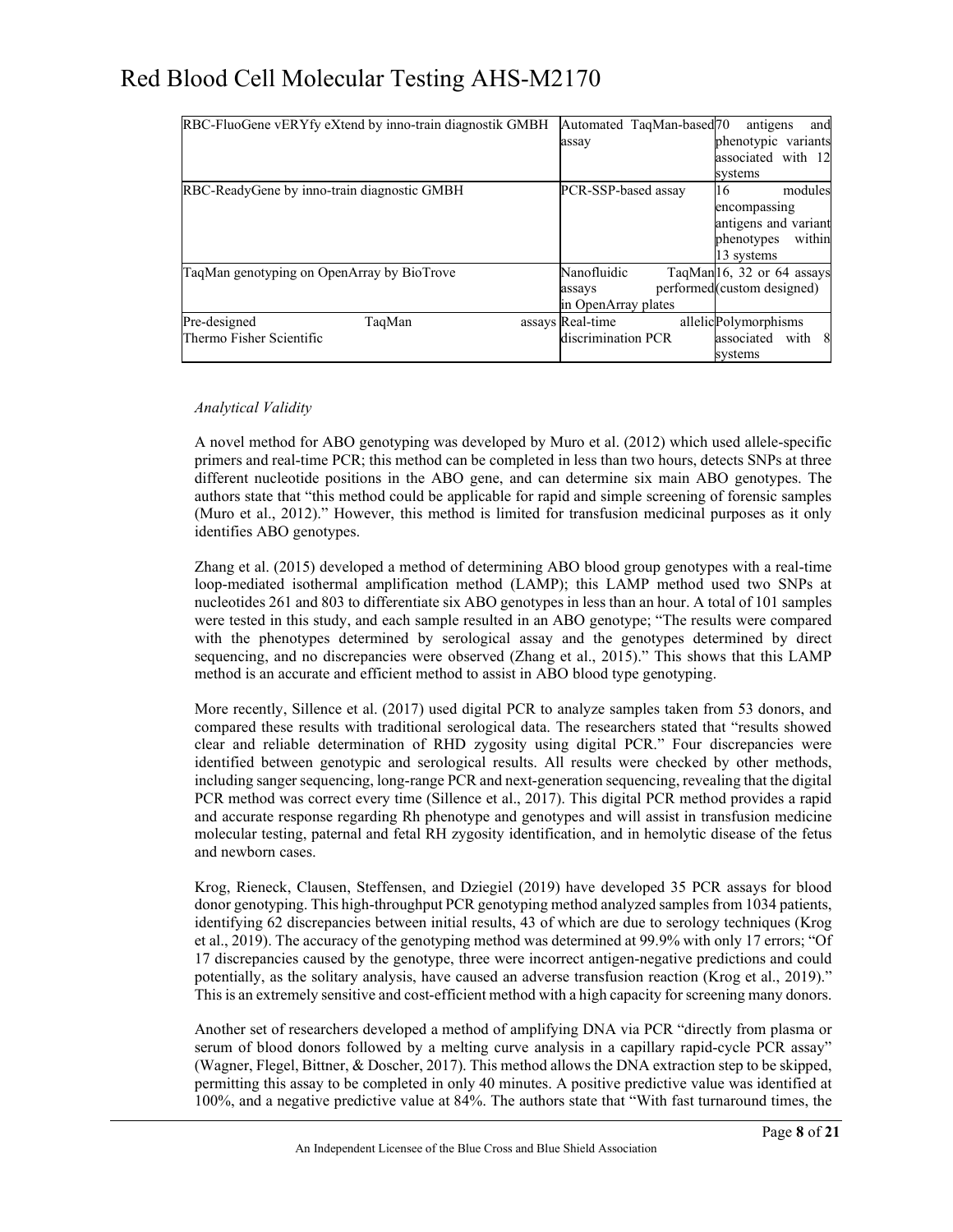rapid-cycle PCR assay may eventually be developed and applied to red cell genotyping in the hospital setting (Wagner et al., 2017)."

It has been reported that the genetic Rh complexity among sickle cell disease patients is so great that molecular assays are not detailed enough to identify all possible genetic variants; therefore, next generation sequencing has been employed to identify all Rh genetic variants in an effort to improve transfusion outcomes in sickle cell disease patients (Dezan et al., 2017). This study used samples from 35 sickle cell disease patients with "unexplained Rh antibodies"; a genotypic method which used *RHD* and *RHCE* gene-specific primers was compared to traditional serological data. It was reported that "Ten and 25 variant *RHD* and *RHCE* alleles were identified, respectively. Among all cases of unexplained Rh antibodies, 62% had been inaccurately classified by serological analysis and, of these, 73.1% were considered as relevant (Dezan et al., 2017)." This next generation sequencing assay is therefore an effective measure to identify genetic variants and improve blood transfusion outcomes in the sickle cell disease population.

Molecular *RHD* typing was implemented at two institutions in Europe via PCR-SSP; this was completed to assist in blood transfusion cases (Guzijan et al., 2019). This molecular method confirmed the majority of serologically identified weak D variants with more detail, and it also identified a discrepancy in one sample (Guzijan et al., 2019). This study has verified the accuracy of this genotyping method to confirm *RHD* variants, which will assist in the implementation of safer blood transfusion practices.

A. Shah et al. (2019) compared serological and molecular detection methods for common red cell antigen groups in thalassemia major and sickle cell disease patients. Specifically, the authors compared the molecular genotyping of Rh  $(D, C, c, E, e)$ , Kell  $(K, k)$ , Duffy  $(Fy^a, Fy^b)$  and Kidd  $(Jk^a, Jk^b)$  blood group antigens using PCR and PCR-RFLP to red blood cell antigen phenotypes identified by serology; serological testing was completed by tube agglutination. The authors note that the serological testing for extended RHCcEe, Kell, Kidd and Duffy testing for multi-transfused patients may not generate the correct blood grouping of the recipient. The authors report that "In more than 80% of the cases recipient's molecular testing blood groups were at variance with serologically tested blood groups (p < 0.0001). Mixed field reactions in serological typing were common. In sickle cell anemia patients, no discrepancy was found (A. Shah et al., 2019)." This shows that molecular detection methods to determine the genotype was particularly useful in multi-transfused thalassemia patients.

Sheppard et al., (2020) investigated the diagnostic accuracy of two PCR-based group genotyping platforms for patients with sickle cell disease (SCD) including the human erythrocyte antigen (HEA) BeadChip (Immucor, Norcross, GA) and ID CORE XT (Progenika-Grifols, Barcelona, Spain). DNA samples were extracted from 138 patients with SCD to compare predicted phenotype results and calculate a concordance rate. As a result, predicted phenotype results were comparable across platforms for 31 antigens and the concordance rate was 99.9%. The study also identified discrepancies between the two assays in the highly variable Rh blood group system. In some cases, the two assays interrogated different positions in the gene, and the software made different assumptions based on the population frequency of the alleles. The ID CORE XT was able to identify the phenotype in 2 of 3 samples which had discrepancies in the Rh blood group while the HEA BeadChip identified the phenotype in 1 of 3 samples due to lack of interrogation in the gene. The authors conclude that genotyping provides valuable information not available by serologic methods and both methods are beneficial due to the high concordance rate (Sheppard et al., 2020).

#### *Clinical Validity and Utility*

It is imperative that patients with sickle cell anemia receive correct red blood cell transfusions. In an effort to compare the accuracy of new DNA-based testing methods to traditional agglutination methods, Casas et al. (2015) compared 494 red blood cell phenotypes of sickle cell disease patients determined by hemagglutination methods to genotypic predictions made by DNA-based testing methods. If any discrepancies were identified, repeat serologic testing was performed to confirm these results. It was found that "Seventy-one typing discrepancies were identified among 6360 antigen comparisons (1.1%).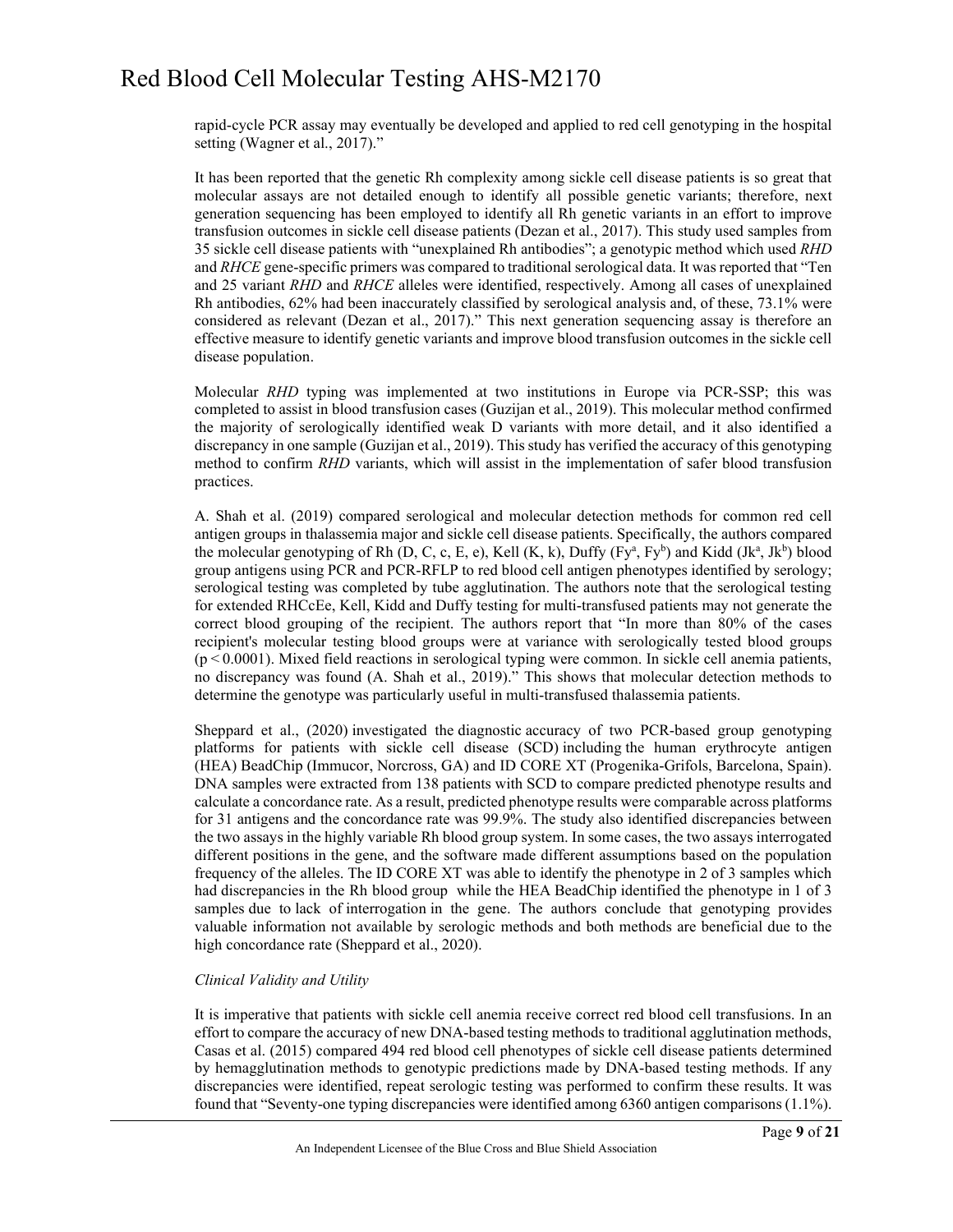New specimens for repeat serologic testing were obtained for 66 discrepancies and retyping agreed with the genotype in 64 cases (Casas et al., 2015)." This shows that DNA-based red blood cell genotyping can provide more accurate results when compared to traditional serologic methods, leading to more safe and efficient treatments for sickle cell disease patients.

Flegel, Gottschall, and Denomme (2015) completed a large-scale blood genotyping project; samples were analyzed from 43,066 blood donors from the Blood Center of Wisconsin. Red blood cell genotyping was completed with "a nanofluidic microarray system, using 32 single nucleotide polymorphisms to predict 42 blood group antigens" (Flegel et al., 2015). This microarray technique allowed researchers to fill 95% of antigen-negative red blood cell requests for hospitals served by the Blood Center of Wisconsin; the remining requests were filled via serology identification. This genotyping system is therefore efficient and should be used along with conventional serology methods.

The frequency of red blood cell autoimmunization and alloimmunization development in β-thalassemia major patients was studied by Dhawan et al. (2014); clinical and transfusion records from 319 patients were analyzed. A total of 18 patients were found to have alloantibodies, 90 patients developed autoantibodies, and 9 patients had both alloantibodies and autoantibodies; "Alloimmunization was detected in 5.64% of multi-transfused thalassemia patients. Rh and Kell blood group system antibodies accounted for more than 80% of alloantibodies. This study re-emphasizes the need for RBC antigen typing before first transfusion and issue of antigen matched blood (at least for Rh and Kell antigen) (Dhawan et al., 2014)."

Parkhideh et al. (2019) studied the effects of ABO incompatibility on the outcome of allogenic HSCTs. This retrospective study includes data from 186 different patients with 108 identical, 38 minor, 32 major and 8 bidirectional ABO incompatible scenarios. The researchers did not identify any significant associations between ABO incompatibility and white blood cell or platelet engraftment, or graft-versushost disease; however, white blood cell engraftment was significantly lower in patients with minor ABO incompatibilities (Parkhideh et al., 2019).

Shih et al. (2020) discussed using red cell antigen genotyping and serological phenotyping in SCD patients to risk-stratify patients for alloimmunization risk. In this study, 106 SCD patients underwent genotyping to assess whether partial antigen expression may lead to increased risk of alloimmunization and hemolytic transfusion reactions (HTRs). 91% of the 106 patients showed additional clinically relevant genotyping information when compared to serological phenotyping alone. The FY\*02N.01 was found in 90% of patients and RH variant alleles were found in 49% of patients, with most of them having putative partial antigen expression. Overall, genotyping helped discover more clinically relevant information and "genotyping SCD patients before transfusion may prevent alloimmunization and HTRs." Additionally, "knowledge of the FY\*02N.01 variant allele increases feasibility of finding compatible blood (Shih et al., 2020)."

#### **Guidelines and Recommendations**

#### **The AABB and The Molecular Testing Standards Committee (MT SC) (MTSC, 2014)**

The  $2<sup>nd</sup>$  edition of the MT SC for red cell, platelet and neutrophil antigen guidelines states that "When a serological reagent is not available, molecular results shall be confirmed by another method (e.g., DNA sequencing) or an external laboratory (MTSC, 2014)." This committee is spearheaded by the AABB (formerly known as the American Association of Blood Banks).

#### **American Society of Hematology (ASH) (Chou et al., 2020)**

The ASH has published guidelines for sickle cell disease transfusion support. These guidelines give the following recommendations: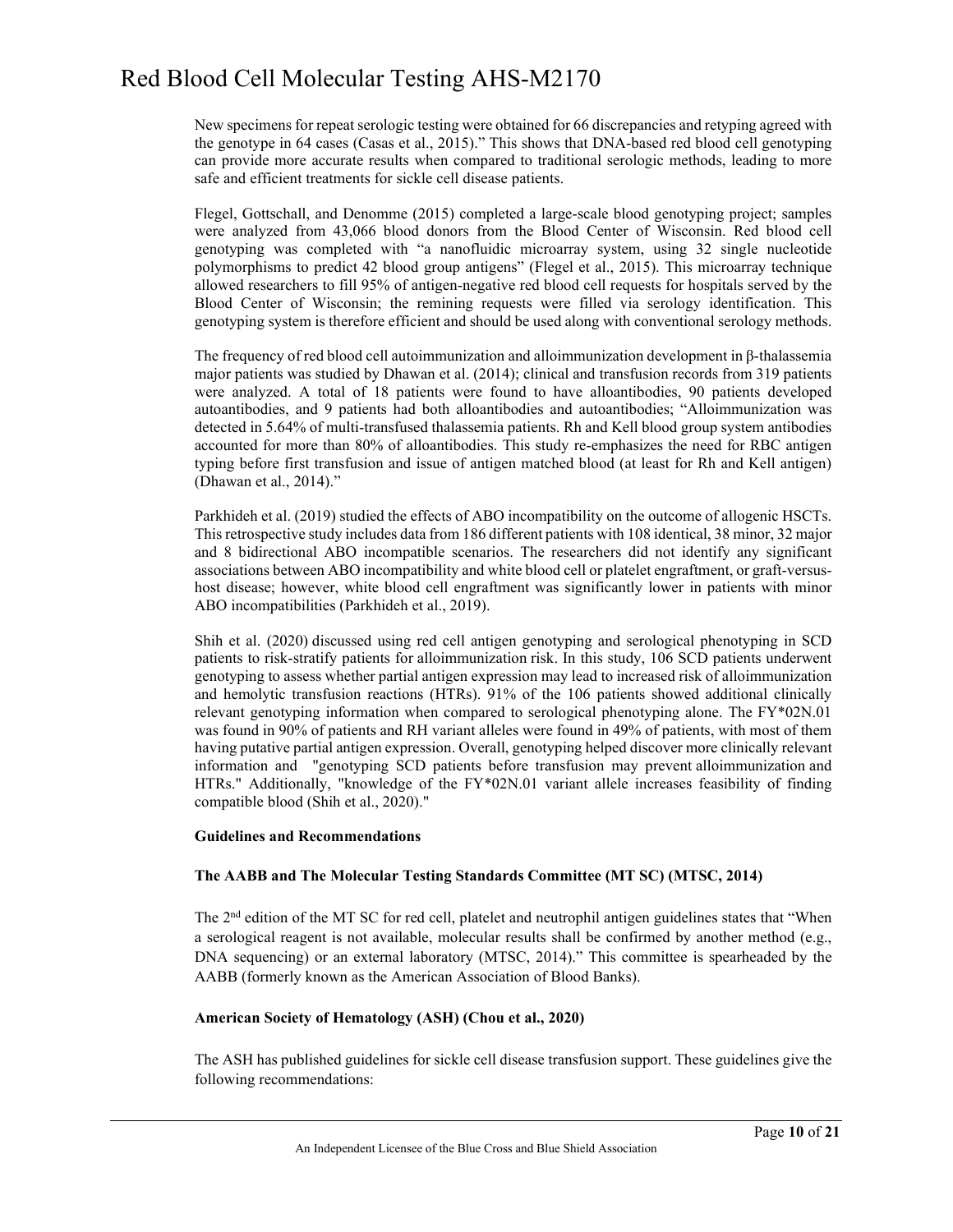- "The ASH guideline panel suggests an extended red cell antigen profile by genotype or serology over only ABO/RhD typing for all patients with SCD (all genotypes) at the earliest opportunity (optimally before the first transfusion) (conditional recommendation based on very low certainty in the evidence about effects).
- The ASH guideline panel recommends prophylactic red cell antigen matching for Rh (C, E or  $C/c$ ,  $E/e$ ) and K antigens over only ABO/RhD matching for patients with SCD (all genotypes) receiving transfusions (strong recommendation based on moderate certainty in the evidence about effects (Chou et al., 2020)."

#### **British Committee for Standards in Hematology (BCSH) (Milkins et al., 2013) updated 2017**

The BCSH has published guidelines on pre-transfusion compatibility procedures in blood transfusion laboratories. These guidelines state the following:

"If a patient shows signs of active haemolysis following transfusion but no antibodies are detectable and no other possible cause is known (e.g. sickle cell crisis or mechanical haemolysis due to heart valve failure), this can be due to very rare examples of antibodies which are not detectable by normal serological techniques. In this case:

- i. Serological investigation should be undertaken using more sensitive techniques such as Polyethylene Glycol or enzyme IAT, which may require referral to a reference center.
- ii. It may be appropriate to fully red cell genotype the patient and select donor blood matched as closely as possible.
- iii. Advice should be sought from a clinical haematologist or from a reference laboratory at the local Blood Centre (Milkins et al., 2013)."

Regarding antibody screening, the BCSH states that "Antibody screening should always be performed as part of pre-transfusion testing as it provides the laboratory with a more reliable and sensitive method of detecting a red cell antibody than serological crossmatching (Milkins et al., 2013)."

For patients who have received a transfusion in the previous three months, the BCSH recommends:

- i. "Phenotyping may be misleading due to the presence of transfused cells; In this case genotyping can be used as an alternative and is available from specialist laboratories.
- ii. When an Rh antibody is suspected, the C, c, E, e types should be determined to aid in the selection of appropriately phenotyped red cells.
- iii. Where antibody exclusion is problematic, more extensive phenotyping may be informative to identify antigens to which the patient may be alloimmunised (Milkins et al., 2013)."

For patients with autoimmune hemolytic anemia, BCSH guidelines state that the "Risk of transfusion reaction due to underlying alloantibodies can further be reduced by matching blood with the patient's own type. Determination of the phenotype in multiply transfused and/or DAT+ patients may be problematic and determination of genotype offers useful information in managing these complex cases; this particularly applies to regularly transfused cases and those with autoantibodies resistant to removal by adsorption (Milkins et al., 2013)."

Finally, for patients with sickle cell disease, the BCSH recommends the following: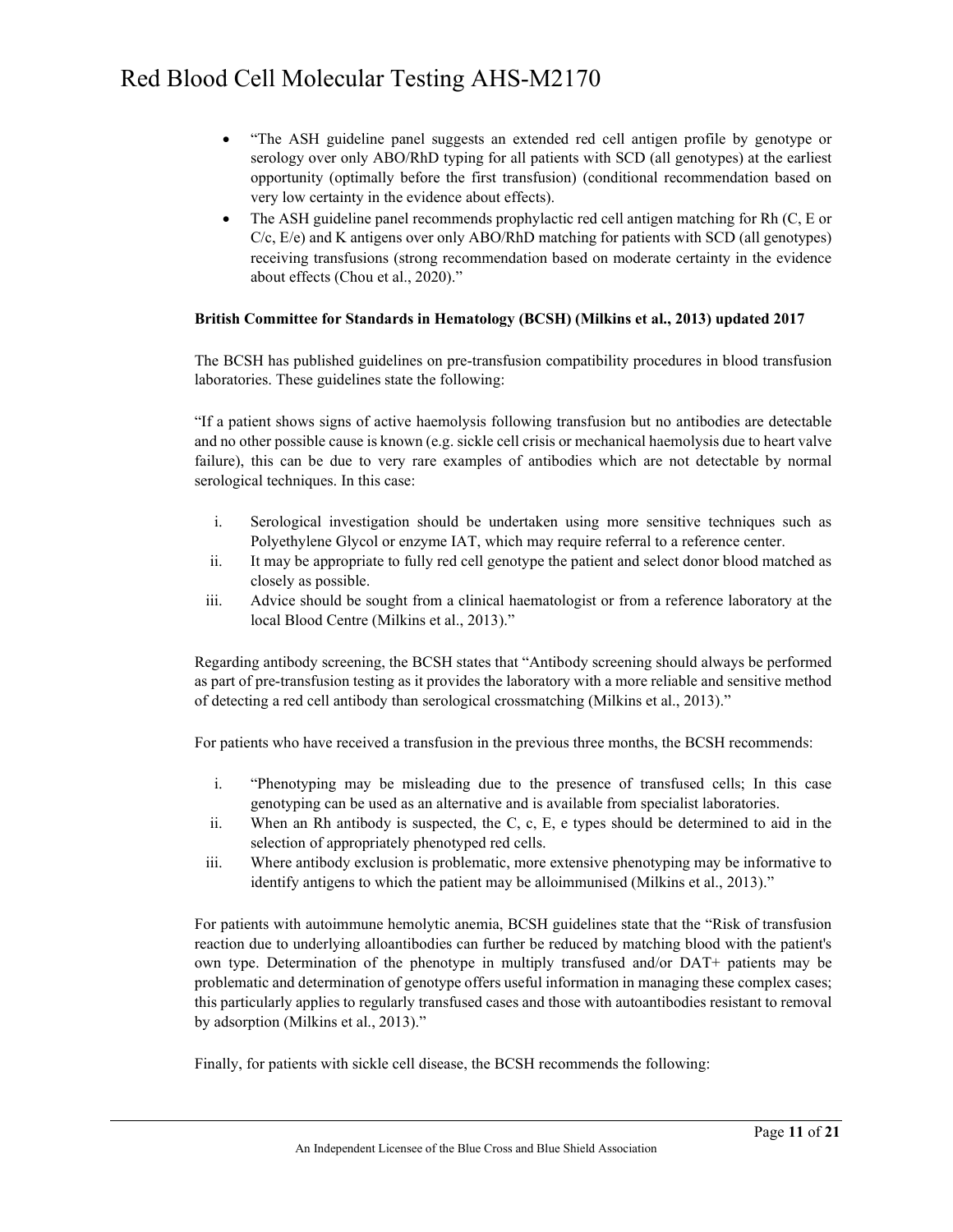"The patient's red cells should be phenotyped as fully as possible prior to transfusion. Where patients have already been transfused, the genotype can be determined.

- i. An extended phenotype (or genotype) should include C, c, E, e, K, k, Jka, Jkb, Fya, Fyb, S, s.
- ii. If S‐ s‐, then U typing should be performed.
- iii. As a minimum, red cells should be matched for Rh and K antigens (Milkins et al., 2013)."

#### **British Committee for Standards in Hematology (BCSH) (Davis et al., 2017)**

The BCSH also published guidelines on red blood cell transfusion in sickle cell disease. The following recommendations are given for investigating a hemolytic transfusion reaction:

"Serological testing on pre-transfusion and post-transfusion blood samples.

- Repeat ABO/Rh D typing
- Check antibody screen on both samples
- Red cell units transfused within 12–24 h should be crossmatched against both the pre- and post-reaction samples
- Check the direct antiglobulin test (DAT). A positive DAT may be encountered as part of an investigation

Selection of red cell units for further transfusion

- Select ABO extended Rh and K matched units negative for the relevant antigen(s) to which there are current or historical antibodies
- Undertake serological crossmatch to check compatibility; electronic issue should not be used
- If the identity of the new alloantibody is in doubt despite further specialist testing, consider providing extended antigen matched blood (if serological phenotyping cannot be used because of the presence of transfused donor red blood cells, the sample should be sent to an appropriate reference laboratory for molecular red cell genotyping) (Davis et al., 2017)."

#### **British Committee for Standards in Hematology (BCSH) (White et al., 2016)**

The BCSH also published guidelines for blood grouping and red blood cell testing during pregnancy. These guidelines state that "If potentially clinically significant maternal antibodies have been identified, paternal testing should be considered to predict the risk to current and future pregnancies. This may be particularly relevant if non-invasive fetal genotyping is not available for the corresponding red cell antigen (Grade 1B) (White et al., 2016)."

These guidelines later stated that "Fetal RHD typing using a high-throughput methodology in pregnant women who have not formed anti-D, as part of a screening program to target anti-D Ig prophylaxis, is sufficiently accurate for implementation from 11 weeks gestation. The cost effectiveness of such testing is dependent on provision at a point in the antenatal care pathway that does not necessitate an additional visit (Grade 1C) (White et al., 2016)."

Regarding serological methods, the guidelines state that "Samples from pregnant women with immune anti-D or anti-c should be assessed serologically at 4 weekly intervals to 28 weeks gestation and at fortnightly intervals thereafter until delivery. Such cases should be referred to a fetal medicine specialist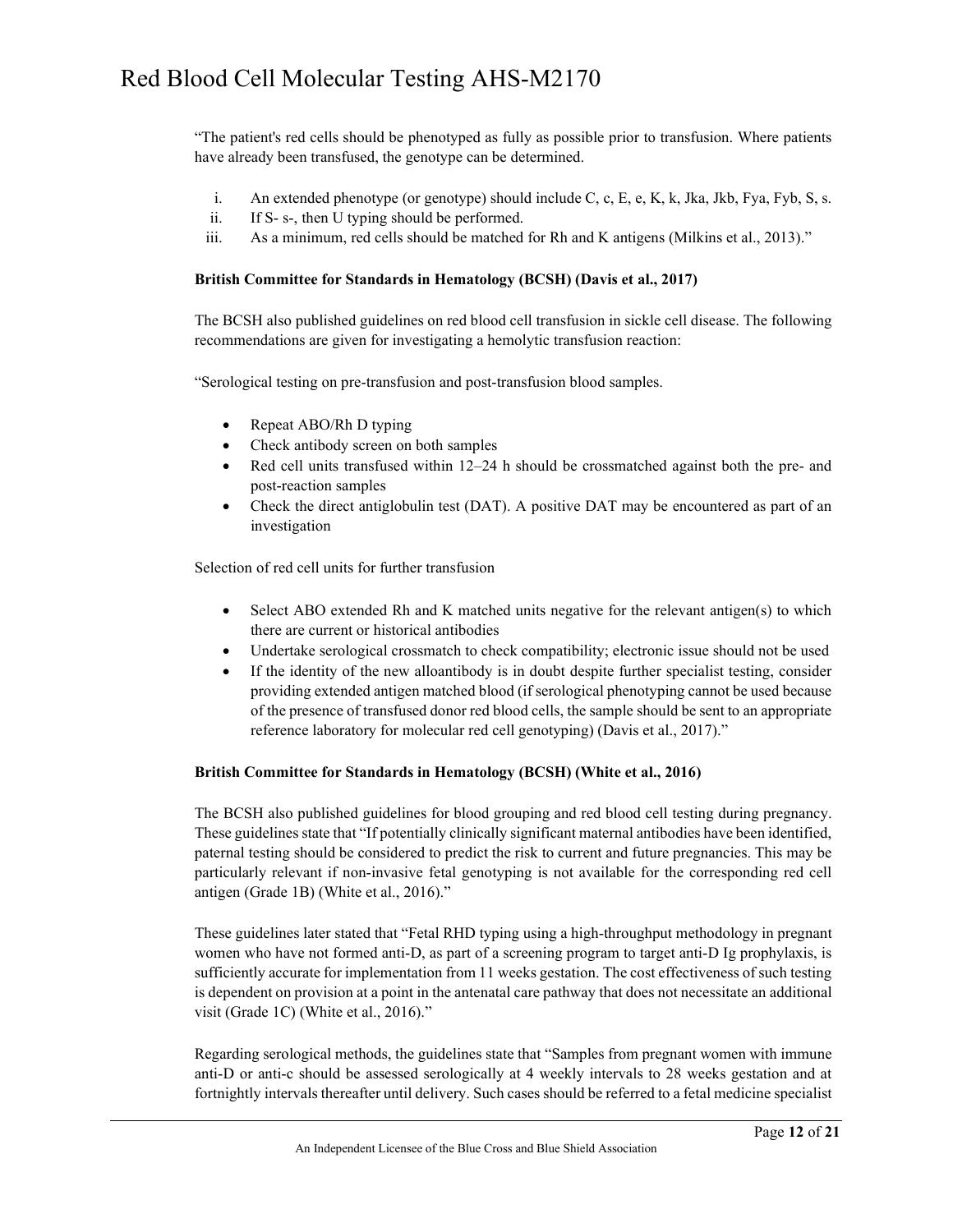if the antibody reaches the critical level and/or the level is rising significantly, where assessment of the need for further monitoring will be made (Grade 1B)" and "Pregnant women with anti-K or other Kell system antibodies (unless the father is confirmed to be negative for the corresponding antigen) should be assessed serologically at monthly intervals to 28 weeks gestation and at fortnightly intervals thereafter until delivery and referred to a fetal medicine specialist when the antibody is first identified (Grade 1B) (White et al., 2016)."

#### **European Directorate for the Quality of Medicines & HealthCare (EDQM) (EDQM, 2018)**

The EDQM has published a guide for the preparation, use and quality assurance of blood components. Regarding blood group testing for donor blood, it is stated that "Each donation should be tested for ABO and RhD blood groups and at least all first-time donors should be tested for clinically-significant irregular red-cell antibodies" and that "ABO and RhD blood groups should be verified on each subsequent donation (EDQM, 2018)." The guidelines also give laboratory testing steps for both serological and NAT testing.

In 2020, the  $20^{th}$  edition of the guide for the preparation, use and quality assurance of blood components was released. EDQM recommends that serological testing is the standard procedure used in most laboratories and molecular testing should be used as a supplemental technique to serological testing. Molecular testing should be performed when the results of serological testing of blood donors and patients are unclear, when there is a suspicion of weak antigens or variants, or when serological reagents directed to specific antigens do not exist or are not readily available. "It can also be useful in multi-transfused patients to assist with the selection of phenotyped red cell components. Testing can be undertaken on samples from blood, amniocentesis, biopsy of chorionic villi, and plasma (EDQM, 2020)."

#### **International Collaboration for Transfusion Medicine (ICTM) (Compernolle et al., 2018)**

The ICTM published red blood cell related guidelines for patients with hemoglobinopathies. These background of these guidelines state that "No international consensus exists for antigen matching in patients with SCD and b-thalassemia. Some transfusion medicine services provide preventive phenotype (or genotype) extensive matching for C, c, E, e, and K antigens in addition to routine ABO and D. Additional extended matching for Jka, Jkb, Fya, Fyb, and S, s is offered at some centers. In contrast, others provide ABO and D matched RBCs and switch to more extensive matching only if alloantibodies are detected (Compernolle et al., 2018)."

The following recommendations were given by the ICTM:

- "Patients with SCD who do not have alloantibodies and who are anticipated to have a transfusion (simple or exchange transfusion) should probably be transfused with CcEe and Kmatched RBCs to reduce the risk of alloimmunization (low quality of evidence, weak recommendation). RBCs matched for CcEe and K can be provided by phenotyping or genotyping RBCs. The use of phenotyping or genotyping will depend on the costs of each method in each jurisdiction. Genotyping appears to be more accurate.
- Patients with thalassemia syndromes who do not have alloantibodies and who require RBC transfusion should probably be transfused with CcEe and K-matched RBCs to reduce the risk of alloimmunization (low quality of evidence, weak recommendation). RBCs matched for CcEe and K can be provided by phenotyping or genotyping RBCs. The use of phenotyping or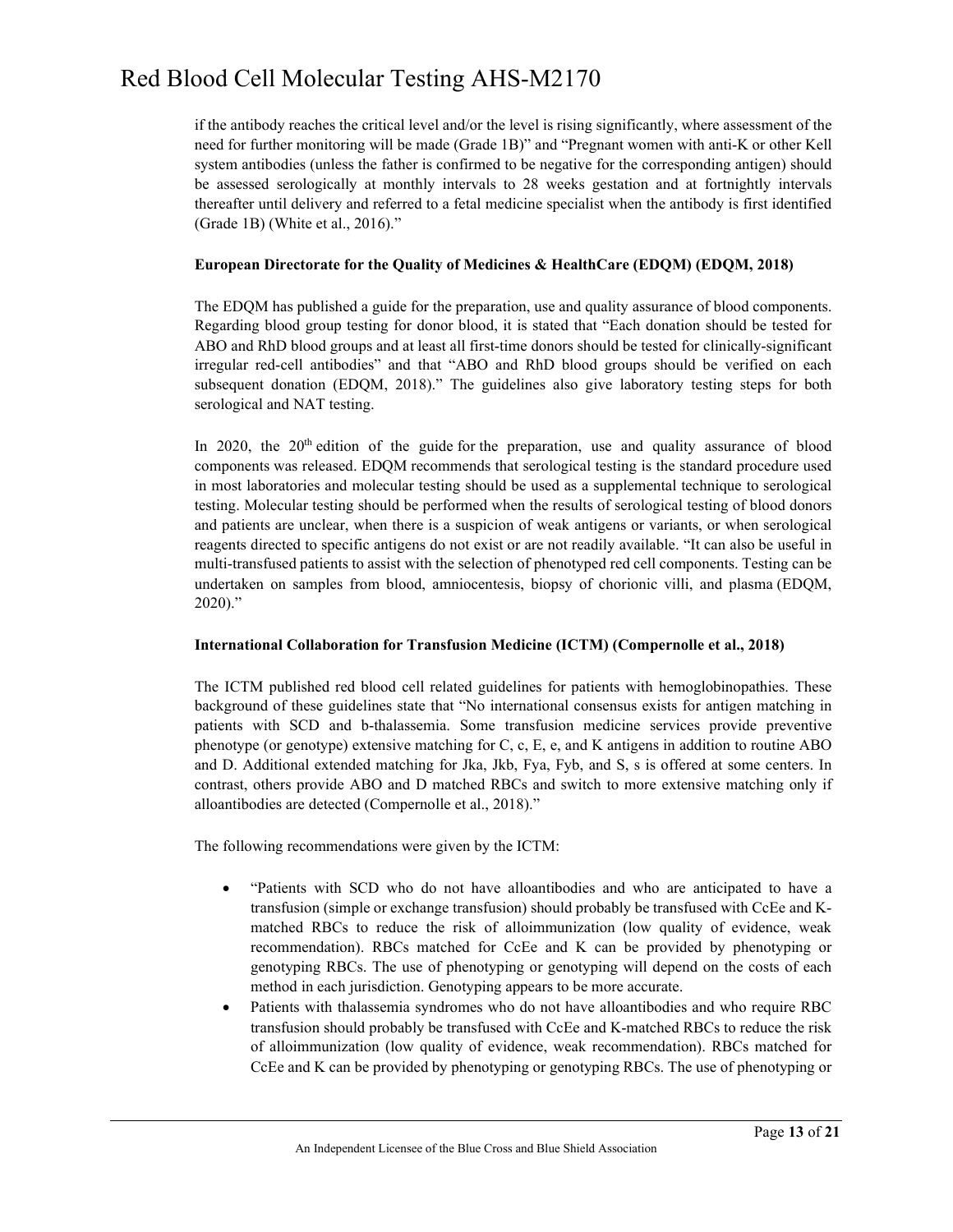genotyping will depend on the costs of each method in each jurisdiction. Genotyping appears to be more accurate (Compernolle et al., 2018)."

 In 2020, the British Journal of Hematology released a position paper reviewing ICTMG guidelines and agreed with the above recommendations (Trompeter, Massey, Robinson, & Committee, 2020).

#### **National Heart, Lung, and Blood Institute (NHLBI) (NHLBI, 2014)**

An expert panel from the NHLBI state that "RBC units that are to be transfused to individuals with SCD should include matching for C, E, and K antigens (NHLBI, 2014)." The laboratory method to perform the antigen matching is not mentioned in these guidelines.

#### **Thalassemia International Federation (TIF) (Cappellini, Cohen, Porter, Taher, & Viprakasit, 2014; Taher, Musallam, & Cappellini, 2018)**

The TIF published guidelines for the management of non-transfusion dependent thalassemia (NTDT) (Taher et al., 2018). These guidelines recommend that "Pregnant women with NTDT who were previously never- or minimally-transfused, should be considered at high risk of alloimmunization if blood transfusions are to be administered during pregnancy. If blood transfusion is deemed necessary, extended genotype and antibody screening should be performed before giving any transfusion and fullyphenotyped matched blood should be given (Taher et al., 2018)."

The TIF also published guidelines for the management of transfusion dependent thalassemia (TDT) (Cappellini et al., 2014). These guidelines recommend the following for compatibility testing:

- "Before embarking on transfusion therapy, patients should have extended red cell antigen typing that includes at least C, c, D, E, e, and Kell, (though preferably a full red cell phenotype/genotype panel) in order to help identify and characterize antibodies in case of later immunization.
- If the patient is already transfused, antigen typing can be performed using molecular rather than serologic testing.
- All patients with thalassaemia should be transfused with ABO and Rh  $(C, c, D, E, e)$  and Kell compatible blood in order to avoid alloimmunization against these antigens."

#### **European Renal Best Practice (ERBP) (Abramowicz et al., 2015)**

The ERBP has published guidelines on kidney donor and recipient evaluation and perioperative care. Red blood cell typing methodology is not mentioned in these guidelines.

#### **European Association of Urology (EAU) (Rodriguez Faba et al., 2018)**

The EAU published guidelines on renal transplation in 2018. These guidelines include the following strong recommendations:

- "Determine the ABO blood group and the human leukocyte antigen A, B, C and DR phenotypes for all candidates awaiting kidney transplantation.
- Test both the donor and recipient for human leukocyte antigen DQ. Human leukocyte antigen DP testing may be performed for sensitised patients.
- Perform thorough testing for HLA antibodies before transplantation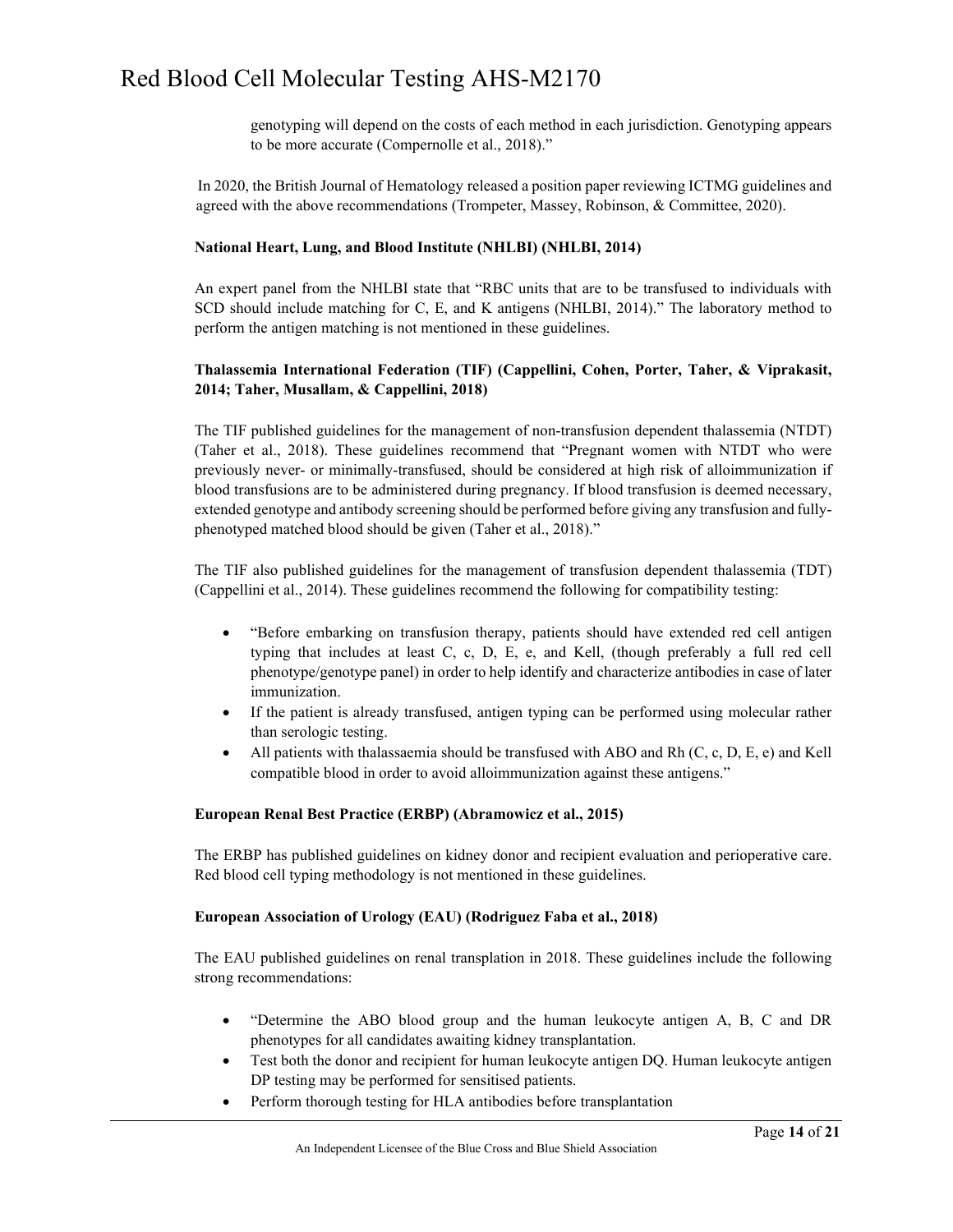- Perform adequate cross-match tests to avoid hyper-acute rejection, before each kidney and combined kidney/pancreas transplantation
- Prevent hyper-acute rejection by adequate ABO blood group and HLA matching of donor and recipients (Rodriguez Faba et al., 2018)."

The article also states that "compatibility for ABO blood group antigens and HLA antigens was of critical importance in kidney transplantation. This may change in the future, e.g. in the new U.S. allocation system A2 and A2B donors are transplanted into B recipients. To avoid an increasing imbalance between demand and supply in deceased-donor kidney transplantation in O recipients, ABO identity is demanded by several organ allocation organisations with a few exceptions, e.g. as in zero HLA-A+B+DR-mismatch kidneys. With the introduction of antibody elimination methods, potent immunosuppression and novel agents (e.g. anti B-cell drugs), successful ABO-incompatible living donor transplantations, with good long-term outcomes are possible (Rodriguez Faba et al., 2018)." ABO genotyping is not mentioned in these guidelines.

#### **Kidney Disease Improving Global Outcomes (KDIGO) (Mandelbrot et al., 2020)**

The KDIGO published guidelines on the evaluation and care of living kidney donors. The following recommendations were given:

- "Donor ABO blood typing should be performed twice before donation to reduce the risk of unintended blood type incompatible transplantation.
- Human leukocyte antigen (HLA) typing for major histocompatibility complex (MHC) Class I (A, B, C) and Class II (DP, DQ, DR) should be performed in donor candidates and their intended recipients, and donor-specific anti-HLA antibodies should be assessed in intended recipients
- Donor candidates who are ABO blood group or HLA incompatible with their intended recipient should be informed of availability, risks, and benefits of treatment options, including kidney paired donation and incompatibility management strategies (Mandelbrot et al., 2020)."

The guidelines also mention in a rationale section that "ABO blood typing should be performed in living donor candidates before donation, including routine duplicate testing, to reduce the risk of unintended blood type-incompatible transplantation. Unintended ABO-incompatible (ABOi) transplantation should be avoidable with ABO typing of the donor and the recipient; however, human errors have led to cases of accidental ABOi organ transplantation in contemporary practice. ABOsubtype testing should be performed when donation is planned to recipients with anti-A antibodies (Mandelbrot et al., 2020)."

The authors later state that "While recipient care is out of the scope of this guideline, it is important to emphasize that recipient candidates should undergo antidonor antibody examinations, including complement-dependent cytotoxicity or flow cytometry crossmatching and Luminex (Bio-Rad Laboratories, Inc., Hercules, CA) assays to determine the history of sensitization, and this testing should be current before proceeding with donor nephrectomy and living donor transplantation (Mandelbrot et al., 2020)."

#### **Eurotransplant Manual (Heidt, 2015)**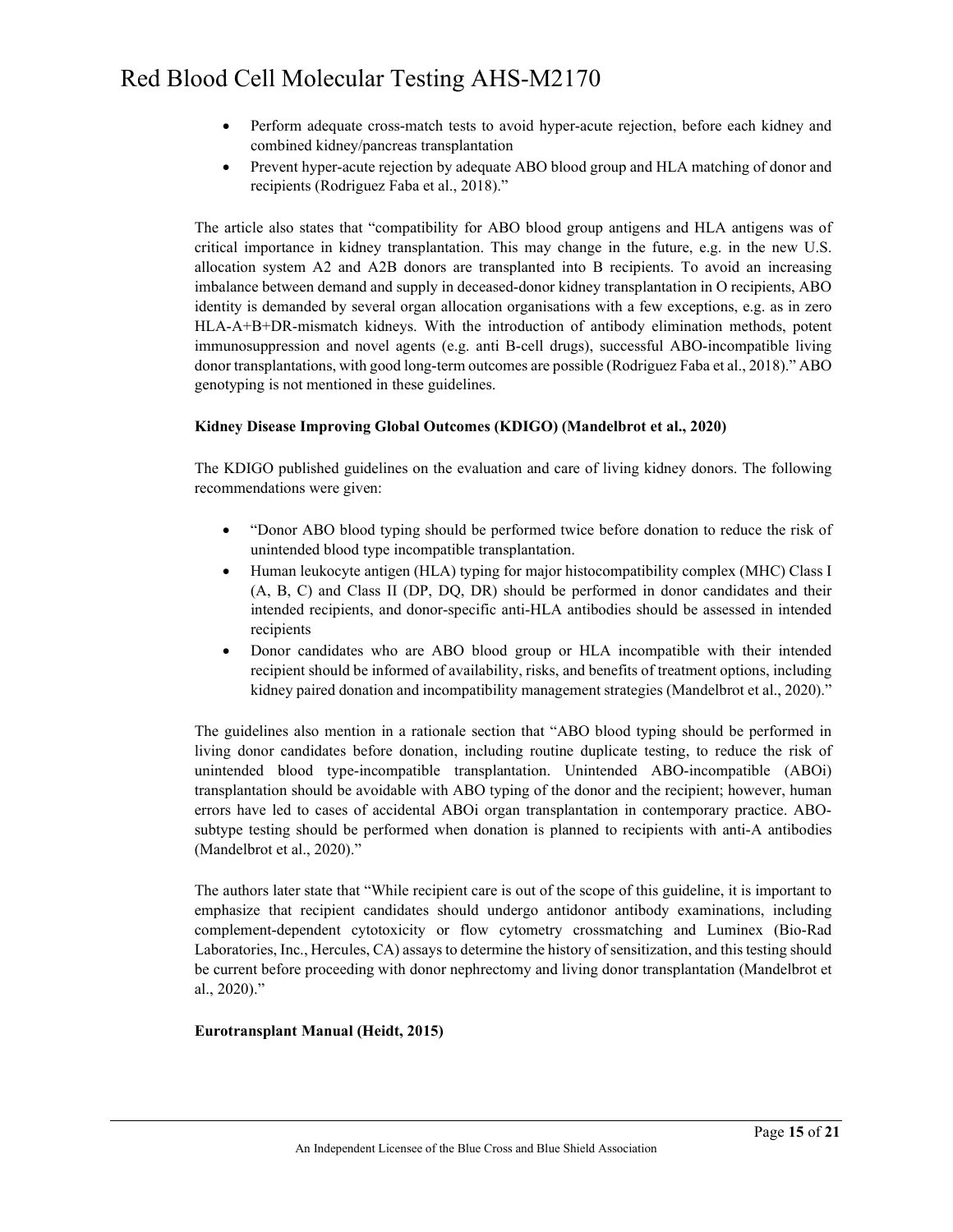Version 3.1 (Chapter 10) of the Eurotransplant Manual states that "In case of stem cell transplantation before organ transplantation, a new HLA typing and AB0 blood group typing should be performed." The specific methodology is not mentioned.

#### **National Marrow Donor Program (NMDP) and Center for International Blood and Marrow Transplant Research (CIBMTR) (Dehn et al., 2019)**

[The](https://www.mdedge.com/hematology-oncology/article/205002/transplantation/guidelines-update-donor-selection-criteria-hsct) NMDP and CIBMTR have published guidelines on unreleated donors and cord blood units for HSCTs. These guidelines state that "Sufficient high-resolution donor-recipient HLA match is of primary importance in transplantation with adult unrelated donors"; further, "While HLA matching remains the primary criteria for donor selection, non-HLA factors are often considered when selecting donors, including cytomegalovirus serostatus, sex, age, ABO compatibility, prior pregnancies, and larger body weight (Dehn et al., 2019)."

#### **State and Federal Regulations, as applicable**

A search of the FDA database on 02/26/2020 using the term "genotyping" yielded 24 results. However, many of these results are not relevant to the transfusion medicine field; pertinent tests are listed below. Additionally, many labs have developed specific tests that they must validate and perform in house. These laboratory-developed tests (LDTs) are regulated by the Centers for Medicare and Medicaid (CMS) as high-complexity tests under the Clinical Laboratory Improvement Amendments of 1988 (CLIA '88). As an LDT, the U. S. Food and Drug Administration has not approved or cleared this test; however, FDA clearance or approval is not currently required for clinical use.

#### **The Immucor PreciseType Human Erythrocyte Antigen Molecular BeadChip Test**

This test was approved by the FDA in 2014 and is an in vitro diagnostic test that is able to molecularly determine allele variants which assist in the prediction of erythrocyte antigen phenotypes (FDA, 2014). This test is known as the first FDA approved device for molecular typing of red blood cells.

#### **ID CORE XT by Progenika Biopharma**

This molecular based assay tests for non-ABO red blood cell types. This is a PCR hybridization-based genotyping test and can identify alleles which encode for human erythrocyte antigens in DNA and was approved by the FDA in 2018 (FDA, 2018).

#### **Billing/Coding/Physician Documentation Information**

This policy may apply to the following codes. Inclusion of a code in this section does not guarantee that it will be reimbursed. For further information on reimbursement guidelines, please see Administrative Policies on the Blue Cross Blue Shield of North Carolina web site at www.bcbsnc.com. They are listed in the Category Search on the Medical Policy search page.

*Applicable service codes: 0001U, 0084U, 0180U, 0181U, 0182U, 0183U, 0184U, 0185U, 0186U, 0187U, 0188U, 0189U, 0190U, 0191UI, 0192U, 0193U, 0194U, 0195U, 0196U, 0197U, 0198U, 0199U, 0200U, 0201U, 0221U, 0222U, 0246U, 81403, 81479*

BCBSNC may request medical records for determination of medical necessity. When medical records are requested, letters of support and/or explanation are often useful, but are not sufficient documentation unless all specific information needed to make a medical necessity determination is included.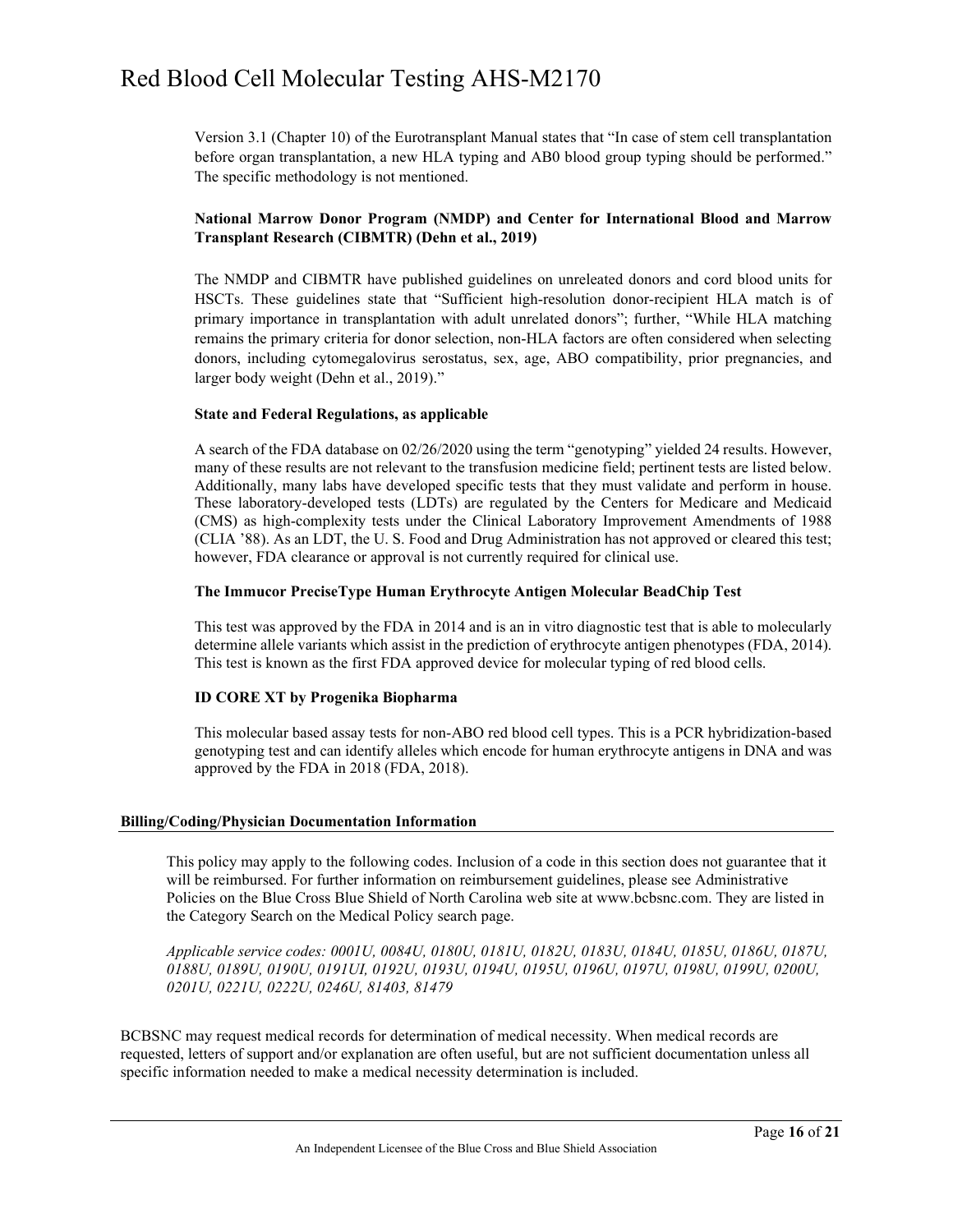#### **Scientific Background and Reference Sources**

- Abramowicz, D., Cochat, P., Claas, F. H., Heemann, U., Pascual, J., Dudley, C., . . . Nagler, E. (2015). European Renal Best Practice Guideline on kidney donor and recipient evaluation and perioperative care. *Nephrol Dial Transplant, 30*(11), 1790-1797. doi:10.1093/ndt/gfu216
- Agre, P., Smith, B. L., & Hartel-Schenk, S. (1990). Biochemistry of the erythrocyte Rh polypeptides: a review. *Yale J Biol Med, 63*(5), 461-467. Retrieved from <https://www.ncbi.nlm.nih.gov/pubmed/2127333>
- Anstee, D. J. (2009). Red cell genotyping and the future of pretransfusion testing. *Blood, 114*(2), 248-256. doi:10.1182/blood-2008-11-146860
- Belsito, A., Magnussen, K., & Napoli, C. (2017). Emerging strategies of blood group genotyping for patients with hemoglobinopathies. *Transfus Apher Sci, 56*(2), 206-213. doi:10.1016/j.transci.2016.11.007
- Bethesda, D. L. (2005). *Blood Groups and Red Cell Antigens*
- Boccoz, S. A., Le Goff, G., Blum, L. J., & Marquette, C. A. (2015). Microarrays in blood group genotyping. *Methods Mol Biol, 1310*, 105-113. doi:10.1007/978-1-4939-2690-9\_9
- Booth, G. S., Gehrie, E. A., Bolan, C. D., & Savani, B. N. (2013). Clinical guide to ABO-incompatible allogeneic stem cell transplantation. *Biol Blood Marrow Transplant, 19*(8), 1152-1158. doi:10.1016/j.bbmt.2013.03.018
- Brancaleoni, V., Di Pierro, E., Motta, I., & Cappellini, M. D. (2016). Laboratory diagnosis of thalassemia. *Int J Lab Hematol, 38 Suppl 1*, 32-40. doi:10.1111/ijlh.12527
- Cappellini, M. D., Cohen, A., Porter, J., Taher, A., & Viprakasit, V. (2014). Guidelines for the Management of Transfusion Dependent Thalassaemia (TDT) In rd, M. D. Cappellini, A. Cohen, J. Porter, A. Taher, & V. Viprakasit (Eds.), *Guidelines for the Management of Transfusion Dependent Thalassaemia (TDT)*. Nicosia (CY): Thalassaemia International Federation (c) 2014 Thalassaemia International Federation.
- Casas, J., Friedman, D. F., Jackson, T., Vege, S., Westhoff, C. M., & Chou, S. T. (2015). Changing practice: red blood cell typing by molecular methods for patients with sickle cell disease. *Transfusion, 55*(6 Pt 2), 1388-1393. doi:10.1111/trf.12987
- Chou, S. T., Alsawas, M., Fasano, R. M., Field, J. J., Hendrickson, J. E., Howard, J., . . . Akl, E. A. (2020). American Society of Hematology 2020 guidelines for sickle cell disease: transfusion support. *Blood Adv, 4*(2), 327-355. doi:10.1182/bloodadvances.2019001143
- Compernolle, V., Chou, S. T., Tanael, S., Savage, W., Howard, J., Josephson, C. D., . . . Shehata, N. (2018). Red blood cell specifications for patients with hemoglobinopathies: a systematic review and guideline. *Transfusion, 58*(6), 1555-1566. doi:10.1111/trf.14611
- Davis, B. A., Allard, S., Qureshi, A., Porter, J. B., Pancham, S., Win, N., . . . Ryan, K. (2017). Guidelines on red cell transfusion in sickle cell disease. Part I: principles and laboratory aspects. *Br J Haematol, 176*(2), 179-191. doi:10.1111/bjh.14346
- Dehn, J., Spellman, S., Hurley, C. K., Shaw, B. E., Barker, J. N., Burns, L. J., . . . Pidala, J. (2019). Selection of unrelated donors and cord blood units for hematopoietic cell transplantation: guidelines from the NMDP/CIBMTR. *Blood, 134*(12), 924-934. doi:10.1182/blood.2019001212
- Dezan, M. R., Ribeiro, I. H., Oliveira, V. B., Vieira, J. B., Gomes, F. C., Franco, L. A. M., . . . Dinardo, C. L. (2017). RHD and RHCE genotyping by next-generation sequencing is an effective strategy to identify molecular variants within sickle cell disease patients. *Blood Cells Mol Dis, 65*, 8-15. doi:10.1016/j.bcmd.2017.03.014
- Dhawan, H. K., Kumawat, V., Marwaha, N., Sharma, R. R., Sachdev, S., Bansal, D., . . . Arora, S. (2014). Alloimmunization and autoimmunization in transfusion dependent thalassemia major patients: Study on 319 patients. *Asian J Transfus Sci, 8*(2), 84-88. doi:10.4103/0973-6247.137438
- EDQM. (2018). Good Practice Guidelines for Blood Establishment Required to Comply with Directive 2005/62/EC. Retrieved fro[m https://www.edqm.eu/sites/default/files/goodpracticeguidelines-](https://www.edqm.eu/sites/default/files/goodpracticeguidelines-19th_edition_guide_preparation_use_qa_blood_components-december2016.pdf)19th edition guide preparation use qa blood components-december2016.pdf
- EDQM. (2020). Guide to the preparation, use and quality assurance of BLOOD COMPONENTS. Retrieved from [https://www.edqm.eu/sites/default/files/medias/fichiers/Blood/blood\\_guide\\_20th\\_edition\\_a](https://www.edqm.eu/sites/default/files/medias/fichiers/Blood/blood_guide_20th_edition_a4_leaflet.pdf) 4 leaflet.pdf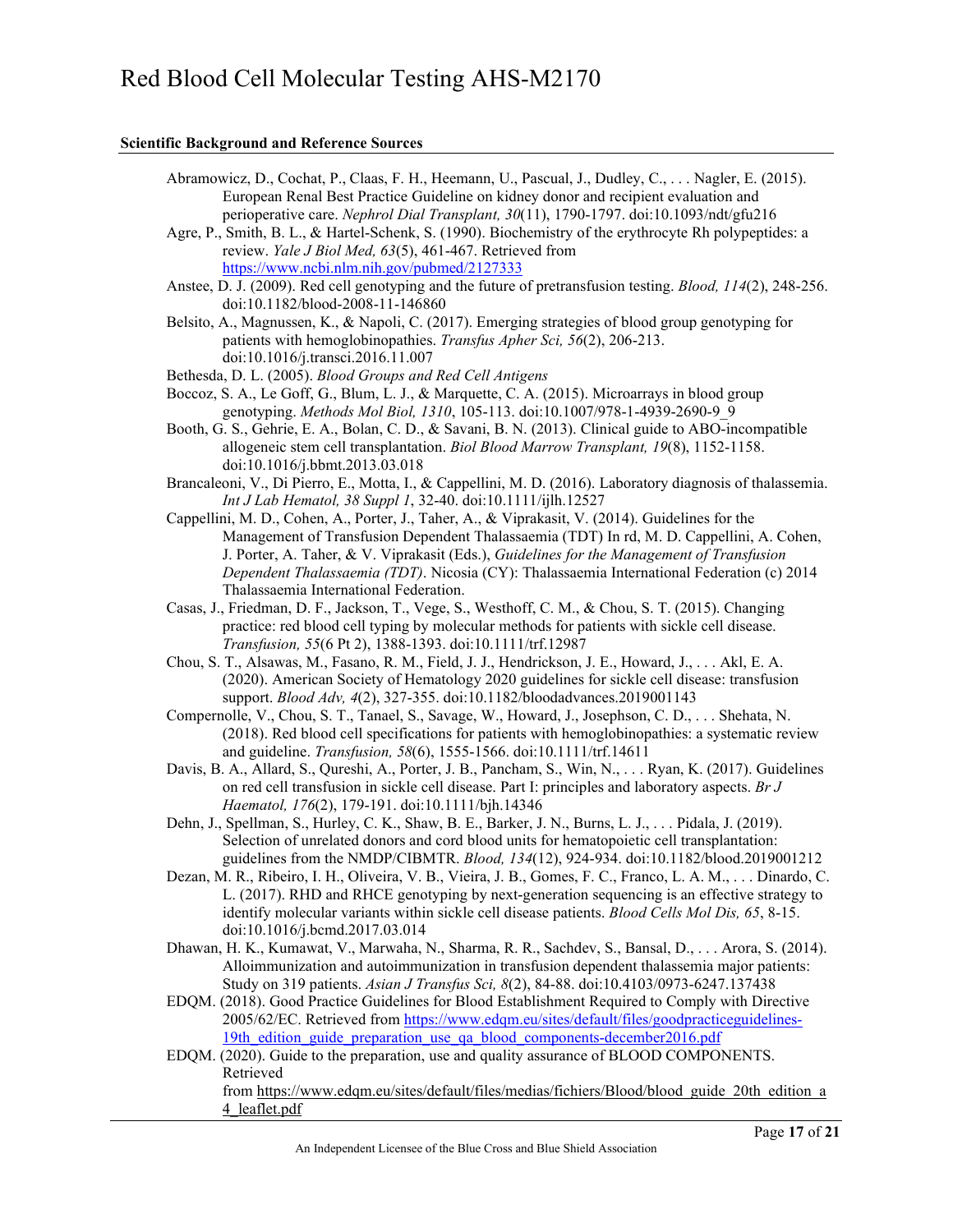- Elite. (2015a). RBC Genotyping. Retrieved from [https://www.elitecme.com/resource](https://www.elitecme.com/resource-center/laboratory/rbc-genotyping/)[center/laboratory/rbc-genotyping/](https://www.elitecme.com/resource-center/laboratory/rbc-genotyping/)
- Elite. (2015b). RBC Genotyping Elite Healthcare. Retrieved fro[m https://www.elitecme.com/resource](https://www.elitecme.com/resource-center/laboratory/rbc-genotyping/)[center/laboratory/rbc-genotyping/](https://www.elitecme.com/resource-center/laboratory/rbc-genotyping/)
- Fasano, R. M., & Chou, S. T. (2016). Red Blood Cell Antigen Genotyping for Sickle Cell Disease, Thalassemia, and Other Transfusion Complications. *Transfus Med Rev, 30*(4), 197-201. doi:10.1016/j.tmrv.2016.05.011
- Fasano, R. M., Sullivan, H. C., Bray, R. A., Gebel, H. M., Meyer, E. K., Winkler, A. M., . . . Roback, J. D. (2017). Genotyping Applications for Transplantation and Transfusion Management: The Emory Experience. *Arch Pathol Lab Med, 141*(3), 329-340. doi:10.5858/arpa.2016-0277-SA
- FDA. (2014). Immucor PreciseType Human Erythrocyte Antigen (HEA) Molecular BeadChip Test. Retrieved from [https://www.fda.gov/vaccines-blood-biologics/approved-blood](https://www.fda.gov/vaccines-blood-biologics/approved-blood-products/immucor-precisetype-human-erythrocyte-antigen-hea-molecular-beadchip-test)[products/immucor-precisetype-human-erythrocyte-antigen-hea-molecular-beadchip-test](https://www.fda.gov/vaccines-blood-biologics/approved-blood-products/immucor-precisetype-human-erythrocyte-antigen-hea-molecular-beadchip-test)
- FDA. (2018). ID CORE XT (Reagents and Analysis Software). Retrieved from [https://www.fda.gov/vaccines-blood-biologics/approved-blood-products/id-core-xt-reagents-and](https://www.fda.gov/vaccines-blood-biologics/approved-blood-products/id-core-xt-reagents-and-analysis-software)[analysis-software](https://www.fda.gov/vaccines-blood-biologics/approved-blood-products/id-core-xt-reagents-and-analysis-software)
- Flegel, W. A., Gottschall, J. L., & Denomme, G. A. (2015). Integration of red cell genotyping into the blood supply chain: a population-based study. *Lancet Haematol, 2*(7), e282-289. doi:10.1016/s2352-3026(15)00090-3
- Grifols. (2018). FDA Approves Grifols ID CORE XT Test For Molecular Red Blood Cell Typing. Retrieved from [https://www.prnewswire.com/news-releases/fda-approves-grifols-id-core-xt-test](https://www.prnewswire.com/news-releases/fda-approves-grifols-id-core-xt-test-for-molecular-red-blood-cell-typing-300730173.html)[for-molecular-red-blood-cell-typing-300730173.html](https://www.prnewswire.com/news-releases/fda-approves-grifols-id-core-xt-test-for-molecular-red-blood-cell-typing-300730173.html)
- Guzijan, G., Jovanovic Srzentic, S., Pavlovic Jankovic, N., Djilas, I., & Lilic, M. (2019). Implementation of Molecular RHD Typing at Two Blood Transfusion Institutes from Southeastern Europe. *Transfus Med Hemother, 46*(2), 114-120. doi:10.1159/000496751
- Harmening, D. M., & Firestone, D. (2012). *The ABO blood group system* (Vol. 5).
- Heidt, S. (2015). *Eurotransplant Manual Version 3.1 Chapter 10 Histocompatibility*.
- Hu, X., Zhang, Z., & Zeng, S. (2019). *ABO-incompatible Organ Transplantation*.
- Immuncor. (2020). PreciseTypeTM HEA (human erythrocyte antigen) NEW Test of Record for Extended Blood Cell Antigen Typing. Retrieved from [https://www.immucor.com/en](https://www.immucor.com/en-us/Products/Pages/PreciseType-HEA.aspx)[us/Products/Pages/PreciseType-HEA.aspx](https://www.immucor.com/en-us/Products/Pages/PreciseType-HEA.aspx)
- ISBT. (2020, August 6, 2019). Table of blood group systems v6.0\_6th August 2019. Retrieved from [http://www.isbtweb.org/fileadmin/user\\_upload/Table\\_of\\_blood\\_group\\_systems\\_v.\\_9.0\\_03-](http://www.isbtweb.org/fileadmin/user_upload/Table_of_blood_group_systems_v._9.0_03-FEB-2021.pdf) [FEB-2021.pdf](http://www.isbtweb.org/fileadmin/user_upload/Table_of_blood_group_systems_v._9.0_03-FEB-2021.pdf)
- Kabat, E. (1956). *Blood Group Substances: Their Chemistry and Immunochemistry*.
- Kahar, M. A., & Patel, R. D. (2014). Phenotype frequencies of blood group systems (Rh, Kell, Kidd, Duffy, MNS, P, Lewis, and Lutheran) in blood donors of south Gujarat, India. *Asian J Transfus Sci, 8*(1), 51-55. doi:10.4103/0973-6247.126693
- Krog, G. R., Rieneck, K., Clausen, F. B., Steffensen, R., & Dziegiel, M. H. (2019). Blood group genotyping of blood donors: validation of a highly accurate routine method. *Transfusion, 59*(10), 3264-3274. doi:10.1111/trf.15474
- Liu, Z., Liu, M., Mercado, T., Illoh, O., & Davey, R. (2014). Extended blood group molecular typing and next-generation sequencing. *Transfus Med Rev, 28*(4), 177-186. doi:10.1016/j.tmrv.2014.08.003
- Lopez, M., Apraiz, I., Rubia, M., Piedrabuena, M., Azkarate, M., Veldhuisen, B., . . . Tejedor, D. (2018). Performance evaluation study of ID CORE XT, a high throughput blood group genotyping platform. *Blood Transfus, 16*(2), 193-199. doi:10.2450/2016.0146-16
- Mandelbrot, D. A., Reese, P. P., Garg, N., Thomas, C. P., Rodrigue, J. R., Schinstock, C., . . . Poggio, E. D. (2020). KDOQI US Commentary on the 2017 KDIGO Clinical Practice Guideline on the Evaluation and Care of Living Kidney Donors. *Am J Kidney Dis, 75*(3), 299-316. doi:10.1053/j.ajkd.2019.10.005
- McBean, R. S., Hyland, C. A., & Flower, R. L. (2014). Approaches to determination of a full profile of blood group genotypes: single nucleotide variant mapping and massively parallel sequencing. *Comput Struct Biotechnol J, 11*(19), 147-151. doi:10.1016/j.csbj.2014.09.009
- Milkins, C., Berryman, J., Cantwell, C., Elliott, C., Haggas, R., Jones, J., . . . Win, N. (2013). Guidelines for pre-transfusion compatibility procedures in blood transfusion laboratories. British Committee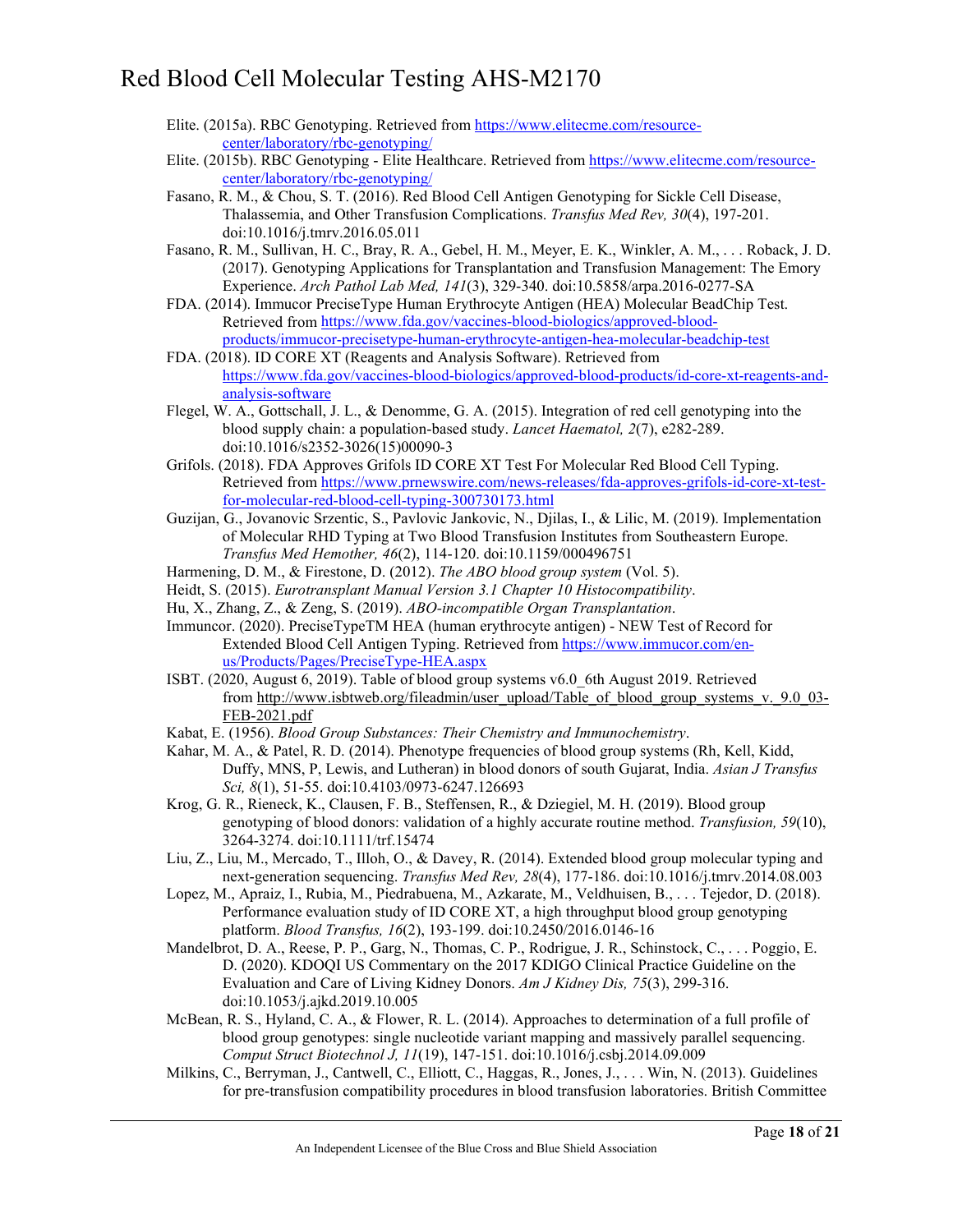for Standards in Haematology. *Transfus Med, 23*(1), 3-35. doi:10.1111/j.1365- 3148.2012.01199.x

- Miller, K. C., Gertz, M. A., Buadi, F. K., Hayman, S. R., Wolf, R. C., Lacy, M. Q., . . . Kumar, S. K. (2019). Comparable outcomes using propylene glycol-free melphalan for autologous stem cell transplantation in multiple myeloma. *Bone Marrow Transplant, 54*(4), 587-594. doi:10.1038/s41409-018-0302-6
- MTSC. (2014). Standards for Molecular Testing for Red Cell, Platelet and Neutrophil Antigens, 2nd edition. Retrieved from<https://www.aabb.org/sa/standards/Documents/sigchngmtstds2ed.pdf>
- Muro, T., Fujihara, J., Imamura, S., Nakamura, H., Kimura-Kataoka, K., Toga, T., . . . Takeshita, H. (2012). Determination of ABO genotypes by real-time PCR using allele-specific primers. *Leg Med (Tokyo), 14*(1), 47-50. doi:10.1016/j.legalmed.2011.10.002
- NHLBI. (2014). Evidence-Based Management of Sickle Cell Disease. Retrieved from [https://www.nhlbi.nih.gov/sites/default/files/media/docs/sickle-cell-disease](https://www.nhlbi.nih.gov/sites/default/files/media/docs/sickle-cell-disease-report%20020816_0.pdf)[report%20020816\\_0.pdf](https://www.nhlbi.nih.gov/sites/default/files/media/docs/sickle-cell-disease-report%20020816_0.pdf)
- Osterman, J. L., & Arora, S. (2017). Blood Product Transfusions and Reactions. *Hematol Oncol Clin North Am, 31*(6), 1159-1170. doi:10.1016/j.hoc.2017.08.014
- Parkhideh, S., Chegeni, R., Mehdizadeh, M., Roshandel, E., Tavakoli, F., & Hajifathali, A. (2019). Effects of ABO incompatibility on the outcome of allogeneic hematopoietic stem cell transplantation. *Transfus Apher Sci*, 102696. doi:10.1016/j.transci.2019.102696
- Passweg, J. R., Baldomero, H., Bader, P., Bonini, C., Cesaro, S., Dreger, P., . . . Mohty, M. (2016). Hematopoietic stem cell transplantation in Europe 2014: more than 40 000 transplants annually. *Bone Marrow Transplant, 51*(6), 786-792. doi:10.1038/bmt.2016.20
- Písačka, M. (2018). After 70 years, serological RhD determination remains a challenge: DNA to the rescue. *ISBT Science Series*. Retrieved from <https://onlinelibrary.wiley.com/doi/full/10.1111/voxs.12475>
- Raud, L., Ferec, C., & Fichou, Y. (2017). From genetic variability to phenotypic expression of blood group systems. *Transfus Clin Biol, 24*(4), 472-475. doi:10.1016/j.tracli.2017.06.011
- Rodriguez Faba, O., Boissier, R., Budde, K., Figueiredo, A., Taylor, C. F., Hevia, V., . . . Breda, A. (2018). European Association of Urology Guidelines on Renal Transplantation: Update 2018. *Eur Urol Focus, 4*(2), 208-215. doi:10.1016/j.euf.2018.07.014
- Sapatnekar, S. (2015). Molecular Typing for Red Blood Cell Antigens. Retrieved from [https://www.aacc.org/publications/cln/articles/2015/march/molecular-typing-for-red-blood-cell](https://www.aacc.org/publications/cln/articles/2015/march/molecular-typing-for-red-blood-cell-antigens)[antigens](https://www.aacc.org/publications/cln/articles/2015/march/molecular-typing-for-red-blood-cell-antigens)
- Shah, A., Patel, P., Patel, K., Patel, B., Jariwala, K., Sharma, P., . . . Ghosh, K. (2019). Comparison of serology and molecular detection of common red cell antigens in multitransfused thalassemia major and sickle cell disease patients. *Transfus Apher Sci*, 102599. doi:10.1016/j.transci.2019.06.026
- Shah, G. L., Landau, H., Sarubbi, C., Schofield, R., Lin, A., Bhatt, V., . . . Giralt, S. A. (2018). Pharmacokinetics and Toxicities after Evomela® (Propylene Glycol Free Melphalan) with Hematopoietic Stem Cell Transplant (HCT) for Multiple Myeloma (MM), AL Amyloidosis (AL), Lymphoma, Acute Myeloid Leukemia (AML), and Myelodysplastic Syndrome (MDS). *Biology of Blood and Marrow Transplantation, 24*(3), S79–S80. Retrieved from [https://www.bbmt.org/article/S1083-8791\(17\)31563-X/abstract](https://www.bbmt.org/article/S1083-8791(17)31563-X/abstract)
- Shankarkumar, U., Ghosh, K., & Mohanty, D. (2002). The human leucocyte antigen (HLA) system. *J Assoc Physicians India, 50*, 916-926. Retrieved fro[m http://www.krepublishers.com/02-](http://www.krepublishers.com/02-Journals/IJHG/IJHG-04-0-000-000-2004-Web/IJHG-04-2-091-166-2004-Abst-PDF/IJHG-04-2-090-103-2004-Shankar/IJHG-04-2-091-103-2004-Shankar.pdf) [Journals/IJHG/IJHG-04-0-000-000-2004-Web/IJHG-04-2-091-166-2004-Abst-PDF/IJHG-04-2-](http://www.krepublishers.com/02-Journals/IJHG/IJHG-04-0-000-000-2004-Web/IJHG-04-2-091-166-2004-Abst-PDF/IJHG-04-2-090-103-2004-Shankar/IJHG-04-2-091-103-2004-Shankar.pdf) [090-103-2004-Shankar/IJHG-04-2-091-103-2004-Shankar.pdf](http://www.krepublishers.com/02-Journals/IJHG/IJHG-04-0-000-000-2004-Web/IJHG-04-2-091-166-2004-Abst-PDF/IJHG-04-2-090-103-2004-Shankar/IJHG-04-2-091-103-2004-Shankar.pdf)
- Sheppard, C. A., Bolen, N. L., Meny, G., Kalvelage, M., & Ochoa-Garay, G. (2020). Concordance of two polymerase chain reaction-based blood group genotyping platforms for patients with sickle cell disease. *Immunohematology, 36*(4), 123-128.
- Shih, A. W., Yan, M. T. S., Elahie, A. L., Barty, R. L., Liu, Y., Berardi, P., . . . Verhovsek, M. M. (2020). Utilising red cell antigen genotyping and serological phenotyping in sickle cell disease patients to risk-stratify patients for alloimmunisation risk. *Transfusion Medicine, 30*(4), 263-274. doi[:https://doi.org/10.1111/tme.12685](https://doi.org/10.1111/tme.12685)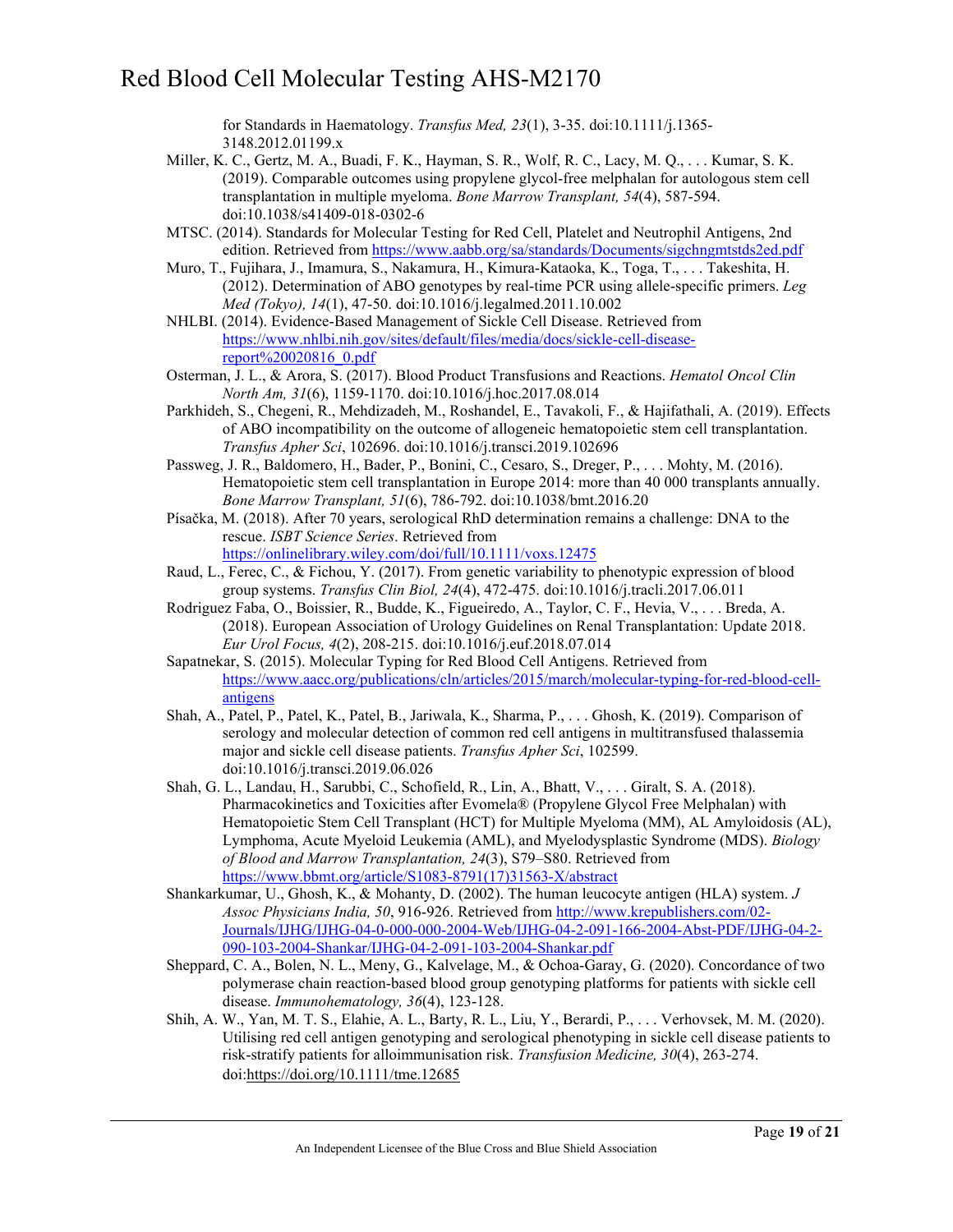- Shokrgozar, N., & Tamaddon, G. (2018). ABO Blood Grouping Mismatch in Hematopoietic Stem Cell Transplantation and Clinical Guides. *Int J Hematol Oncol Stem Cell Res, 12*(4), 322-328. Retrieved from [https://www.ncbi.nlm.nih.gov/pmc/articles/PMC6375375/pdf/IJHOSCR-12-](https://www.ncbi.nlm.nih.gov/pmc/articles/PMC6375375/pdf/IJHOSCR-12-322.pdf) [322.pdf](https://www.ncbi.nlm.nih.gov/pmc/articles/PMC6375375/pdf/IJHOSCR-12-322.pdf)
- Sillence, K. A., Halawani, A. J., Tounsi, W. A., Clarke, K. A., Kiernan, M., Madgett, T. E., & Avent, N. D. (2017). Rapid RHD Zygosity Determination Using Digital PCR. *Clin Chem, 63*(8), 1388- 1397. doi:10.1373/clinchem.2016.268698
- Sippert. (2019). Accuracy of Blood Group Typing in the Management and Prevention of Alloimmunization. *Human Blood Group Systems and Haemoglobinopathies*. Retrieved from [https://www.intechopen.com/books/human-blood-group-systems-and](https://www.intechopen.com/books/human-blood-group-systems-and-haemoglobinopathies/accuracy-of-blood-group-typing-in-the-management-and-prevention-of-alloimmunization)[haemoglobinopathies/accuracy-of-blood-group-typing-in-the-management-and-prevention-of](https://www.intechopen.com/books/human-blood-group-systems-and-haemoglobinopathies/accuracy-of-blood-group-typing-in-the-management-and-prevention-of-alloimmunization)[alloimmunization](https://www.intechopen.com/books/human-blood-group-systems-and-haemoglobinopathies/accuracy-of-blood-group-typing-in-the-management-and-prevention-of-alloimmunization)
- Strouse, J. (2016). Sickle cell disease. *Handb Clin Neurol, 138*, 311-324. doi:10.1016/b978-0-12-802973- 2.00018-5
- Taher, A., Musallam, K., & Cappellini, M. D. (2018). In D. Weatherall (Ed.), *Guidelines for the Management of Non Transfusion Dependent Thalassaemia (NTDT) 2nd Edition*. Nicosia (Cyprus): Thalassaemia International Federation (c) 2013 Thalassaemia International Federation.
- Uhl, L. (2019). Pretransfusion testing for red blood cell transfusion UptoDate. Retrieved from [https://www.uptodate.com/contents/pretransfusion-testing-for-red-blood-cell](https://www.uptodate.com/contents/pretransfusion-testing-for-red-blood-cell-transfusion?search=red%20blood%20cell%20typing&source=search_result&selectedTitle=2%7E150&usage_type=default&display_rank=2#H3478699535)[transfusion?search=red%20blood%20cell%20typing&source=search\\_result&selectedTitle=2~15](https://www.uptodate.com/contents/pretransfusion-testing-for-red-blood-cell-transfusion?search=red%20blood%20cell%20typing&source=search_result&selectedTitle=2%7E150&usage_type=default&display_rank=2#H3478699535) [0&usage\\_type=default&display\\_rank=2#H3478699535](https://www.uptodate.com/contents/pretransfusion-testing-for-red-blood-cell-transfusion?search=red%20blood%20cell%20typing&source=search_result&selectedTitle=2%7E150&usage_type=default&display_rank=2#H3478699535)
- Wagner, F. F., Flegel, W. A., Bittner, R., & Doscher, A. (2017). Molecular typing for blood group antigens within 40 min by direct polymerase chain reaction from plasma or serum. *Br J Haematol, 176*(5), 814-821. doi:10.1111/bjh.14469
- Ware, R. E., de Montalembert, M., Tshilolo, L., & Abboud, M. R. (2017). Sickle cell disease. *Lancet, 390*(10091), 311-323. doi:10.1016/s0140-6736(17)30193-9
- Westhoff, C. M. (2006). Molecular testing for transfusion medicine. *Curr Opin Hematol, 13*(6), 471-475. doi:10.1097/01.moh.0000245695.77758.3d
- White, J., Qureshi, H., Massey, E., Needs, M., Byrne, G., Daniels, G., & Allard, S. (2016). Guideline for blood grouping and red cell antibody testing in pregnancy. *Transfus Med, 26*(4), 246-263. doi:10.1111/tme.12299
- Wilkinson, D. S. (2016). Clinical Utility of Genotyping Human Erythrocyte Antigens. *Lab Med, 47*(3), e28-31. doi:10.1093/labmed/lmw014
- Worel, N. (2016). ABO-Mismatched Allogeneic Hematopoietic Stem Cell Transplantation. *Transfus Med Hemother, 43*(1), 3-12. doi:10.1159/000441507
- Yaddanapudi, S., & Yaddanapudi, L. (2014). Indications for blood and blood product transfusion. *Indian J Anaesth, 58*(5), 538-542. doi:10.4103/0019-5049.144648

Zhang, C., Zhu, J., Yang, J., Wan, Y., Ma, T., & Cui, Y. (2015). Determination of ABO blood group genotypes using the real-time loop-mediated isothermal amplification method. *Molecular Medicine Reports, 12*, 5963–5966. Retrieved from <https://www.ncbi.nlm.nih.gov/pmc/articles/PMC4581819/>

Specialty Matched Consultant Advisory Panel 8/2021

### **Policy Implementation/Update Information**

| 7/28/20 | New policy developed. BCBSNC will provide coverage for red blood cell molecular testing<br>when it is determined that the medical criteria and guidelines are met. Medical Director<br>review $7/2020$ . Policy noticed $7/28/20$ for effective date $10/1/20$ . (lpr) |
|---------|------------------------------------------------------------------------------------------------------------------------------------------------------------------------------------------------------------------------------------------------------------------------|
| 9/7/21  | Specialty Matched Consultant Advisory Panel review 8/18/2021. References updated. No<br>change to policy statement. (lpr)                                                                                                                                              |